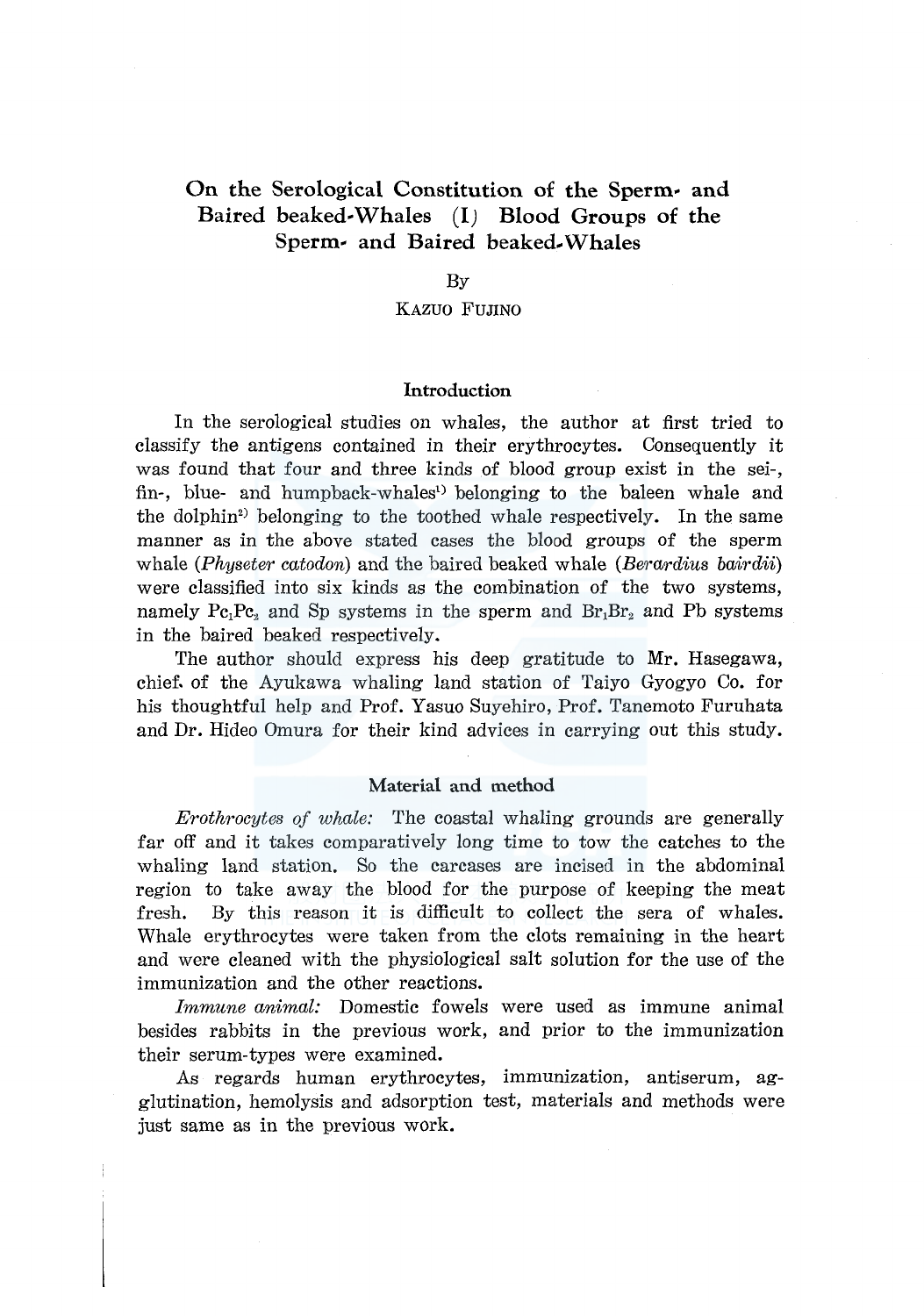## 106 K. FUJINO

# Isohemagglutination and serum-type

As the sera of whales had not been collected, the isohemagglutina*tion* and serum-type of whales were not examined.

## Antigens proved with immune antibodies

#### 1. Immune antiserum against each antigen

(a) Anti-sperm-whale  $Pc_1$ - and  $Pc_2$ - sera: When a rabbit or fowl is immunized with the sperm whale erythrocytes which belong to  $Pe_1Sp-,$ the anti- $Pe<sub>1</sub>Sp - agglutinin$  and hemolysin are produced in the serum of the animal together with the species specific agglutinin and hemolysin against the sperm whale erythrocytes. When the species specific antibodies are adsorbed away from this serum with the  $Pe_2Sp -$  or  $Pe_2Sp$ erythrocytes, the anti- $Pe<sub>1</sub>$  immune agglutinin and hemolysin are obtained. The anti-P $c_2$  immune agglutinin and hemolysin are obtained by the same operation. With these immune antibodies, it was proved that the existences of the agglutinogens and hemolysinogens, namely  $Pc_1$  and  $Pc_2$ in both, were perfectly consistent with each other. Consequently, the sperm whale blood was classified into three kinds, namely  $Pc_1Pc_2$ ,  $Pc_1$ and  $\text{Pc}_2$  groups.

(b) Anti-sperm-whale Sp-ferum: When a rabbit is immunized with such the  $Pe_1Sp-$  erythrocytes as contains Sp antigen, the anti- $Pe_1Sp-$  agglutinin and hemolysin are produced in the rabbit serum together with the species specific agglutinin and hemolysin against the sperm whale erythrocytes. If the species specific and the anti-Pc antibodies are adsorbed away from its serum with the  $Pe<sub>i</sub>Sp$  erythrocytes, the anti-Sp antibodiers are obtained. Instead of the  $Pc_1Sp +$  and  $Pc_1Sp -$ , using the  $Pc_2Sp +$  and  $Pe_2Sp -$  erythrocytes as antigens for immunization and adsorption respectively, the anti-Sp immune antibody may be also obtained. By this immune antibody the sperm whale blood was classified independently to the Pc<sub>1</sub>Pc<sub>2</sub> system into two groups, namely  $Sp+$  and  $Sp-$ : The former contains the Sp antigen and the latter doesn't contain it.

c) Anti-baired beaked whale  $Br_1$ - and  $Br_2$ - sera: By the same method as described in the section (a), the existences of the Brl and Br2 antigens which are contained correlatively each other in the beaked whale red cells were confirmed by the immune agglutinin and hemolysin. Consequently the blood groups of the beaked whale were classified into three kinds, namely  $Br_1Br_2$ ,  $Br_1$  and  $Br_2$  groups.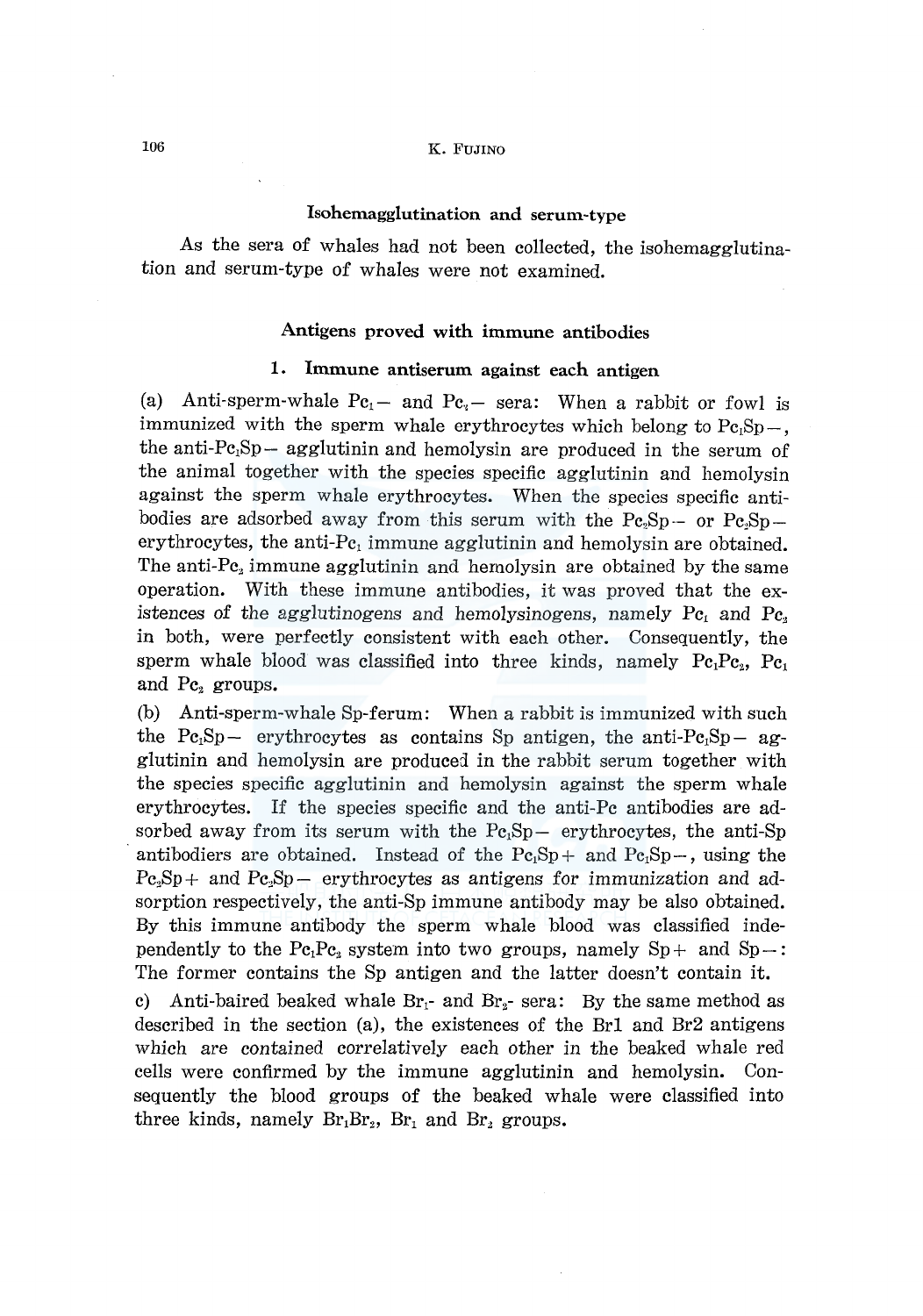On the Serological Constitution of the Sperm- and Baired beaked-Whales 107

(d) Anti-baired beaked-whale Pb-serum: Methods in this section are just same as in the section (b). When an rabbit is immunized with the erythrocytes containing the Pb antigen, several kinds of antibodies are produced in the rabbit serum. If the anti-Br<sub>1</sub>,  $Br_2$  and the species specific antibodies are adsorbed away from those by erythrocytes in which Pb antigen is not contained, anti-Pb antibody is obtained. By this immune antibody the haired beaked whale bloods are classified independently to the  $Br_1Br_2$  system, into the two groups, namely  $Pb+$  and  $Pb-$ : The former contains Pb antigen and the latter doesn't.

#### **2. Agglutinin titer and hemolysin titer**

(a) Anti-sperm whale erythrocytes immune sera: Some examples of the agglutinin and hemolysin titer of the immune sera which is obtained by the said method are shown in the Tables I and II. It may be seen from these tables that the titer of the anti-Pc, antibody is lower in the case of using rabbit than fowl as immune animal. While it seems that the sensitivity in rabbit against  $Pc<sub>2</sub>$  is higher than that in fowl.

The titers of anti-Pc<sub>2</sub> antibodies which were produced in the rabbit serum by the four-time and seven-time (pormal) immunization are shown in (b) of the Table I. It will be seen from the table that the titer of the anti-Pc<sub>2</sub> agglutinin already becomes up to  $2,560$  times after fourtime immunization and reaches to such a high degree as 81,920 times by normal immunization. According to this fact, it seems to the author that the rabbit has a high sensitivity against  $Pc<sub>2</sub>$  antigen. As regards the difference between sensitivities of a rabbit against  $Pe<sub>1</sub>$  and those against Pc<sub>2</sub>, it is to be shown in (c) and (f) of Table I that the anti-Pc<sub>2</sub> antibody reached to a the higher titer than the anti- $Pe<sub>1</sub>$  antibody when the rabbit is immunized with the mixture of erythrocytes of  $Pe<sub>i</sub>Sp-$  and  $Pe<sub>2</sub>Sp-$ . It will be seen from this fact that the rabbit seems to be more sensitive to  $Pe_2$  than to  $Pe_1$ .

In this experiment, for the purpose of comparison of the sensitivities against both antigens the erythrocytes which are used for the immune antigen should be made equivalently to the three individuals, in each type of  $Pe_1$  and  $Pe_2$ , and their both types of the erythrocytes had to be mixed equally in quantity. And then their total quantity was put into the  $10\%$  suspension of the salt solution and was used for the immunization by the regular method. The titers of the anti-Sp antibodies are shown in the Table II.

(b) Anti-haired beaked whale erythrocytes immune sera: Each one example of the agglutinin titer of the anti-bodies, which are produced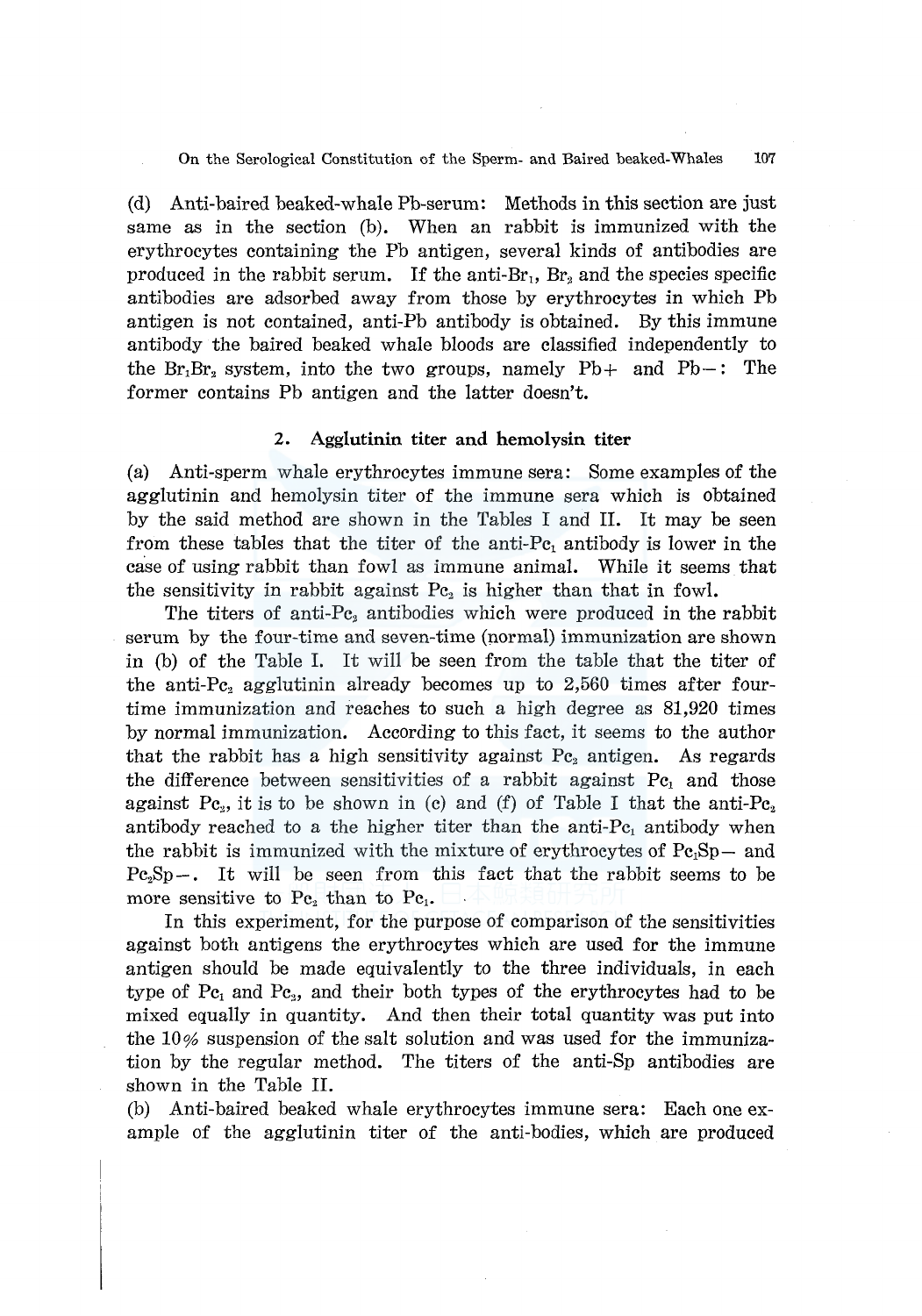|                     |                                  |                                                                                                                                                             | ļ                                   | l                            | l                          |                                    |                                            |          |
|---------------------|----------------------------------|-------------------------------------------------------------------------------------------------------------------------------------------------------------|-------------------------------------|------------------------------|----------------------------|------------------------------------|--------------------------------------------|----------|
|                     |                                  |                                                                                                                                                             | l                                   | l                            | ı                          |                                    |                                            | l        |
|                     |                                  |                                                                                                                                                             | I                                   | ļ                            |                            | ≢                                  |                                            | Ì        |
|                     | Dilution of antiserum            |                                                                                                                                                             | $\mathbf{l}$                        | l                            | l                          |                                    |                                            |          |
|                     |                                  |                                                                                                                                                             |                                     | I                            | I                          | ≢                                  | $\Rightarrow$                              |          |
|                     |                                  |                                                                                                                                                             | $\mathbf{I}$                        |                              | ì                          |                                    | ≢                                          |          |
|                     |                                  |                                                                                                                                                             |                                     |                              | I                          |                                    | ≢                                          | I        |
|                     |                                  |                                                                                                                                                             |                                     |                              | l                          | 丰                                  | ≢                                          | I        |
|                     |                                  |                                                                                                                                                             |                                     |                              |                            | ≢                                  | $\ddagger$                                 |          |
|                     |                                  | $\frac{1}{20}$ $\frac{1}{40}$ $\frac{1}{40}$ $\frac{1}{80}$ $\frac{1}{160}$ $\frac{1}{320}$ $\frac{1}{120}$ $\frac{1}{120}$ $\frac{1}{120}$ $\frac{1}{120}$ | ≢                                   | 丰                            | ı                          |                                    | 丰                                          | ł        |
|                     |                                  |                                                                                                                                                             |                                     |                              |                            |                                    |                                            |          |
|                     | rythrocytes for<br>agglutination | No., Blood-group                                                                                                                                            | Pe <sub>1</sub> Pe <sub>2</sub> Sp- | $Pe_1$ Sp-                   | $\mathrm{Pe}_2\mathrm{So}$ | Pe <sub>r</sub> Pe <sub>2</sub> Sp | $Pe_1S_0$                                  | Pc,Sp    |
|                     |                                  |                                                                                                                                                             | No. 12                              | No. 3                        | No.                        | No. 12                             | No.                                        | No.      |
|                     | Erythrocytes                     | adsorption<br>for                                                                                                                                           | No. 7                               | $\mathrm{Pe}_2\mathrm{Sp}$   |                            |                                    | No. 7                                      | $Pe2Sp-$ |
|                     |                                  | $A^+$ or<br>$A^-$                                                                                                                                           |                                     | ا<br>ط                       |                            |                                    |                                            |          |
|                     |                                  |                                                                                                                                                             |                                     |                              |                            |                                    |                                            |          |
| e, agglutinin titer | Immune animal                    | Serum<br>type                                                                                                                                               |                                     |                              |                            |                                    |                                            |          |
| Anti-P              |                                  | No., Sex                                                                                                                                                    |                                     | No. 26<br>Rabbit<br>Female   |                            |                                    | $\overline{\text{No. 1}}$<br>Fowl<br>Femal | Φ        |
| ම                   | mmune                            | antigen                                                                                                                                                     |                                     | No. 2<br>Pe <sub>1</sub> Sp- |                            |                                    | $N_0$ . 2<br>Persp-                        |          |

Table I. Agglutinin titer and hemolysin titer of the anti-Pc, and Pc, immune sera Table I. Agglutinin titer and hemolysin titer of the anti-Pc<sub>1</sub> and Pc<sub>2</sub> immune sera

(b) Anti-Pe<sub>2</sub> agglutinin titer (b) Anti-P $c_2$  agglutinin titer

|                                   | 81920                                                                                                  |                |                              |            |                       |                              |            |                                     |                             |        |   |
|-----------------------------------|--------------------------------------------------------------------------------------------------------|----------------|------------------------------|------------|-----------------------|------------------------------|------------|-------------------------------------|-----------------------------|--------|---|
|                                   | 09601                                                                                                  | I              | l                            | l          |                       | l                            |            | l                                   |                             |        |   |
|                                   |                                                                                                        | l              | l                            | ł          |                       |                              |            | ı                                   |                             | l      |   |
| Dilution of antiserum             | $\frac{1}{640}$ $\frac{1}{1280}$ $\frac{1}{2560}$ $\frac{1}{5120}$ $\frac{1}{10240}$ $\frac{1}{20480}$ |                |                              |            |                       |                              |            | l                                   |                             |        |   |
|                                   |                                                                                                        | I              |                              | l          | 丰                     | l                            | 丰          | l                                   |                             | l      |   |
|                                   |                                                                                                        | $\ddot{\tau}$  |                              | ╇          |                       |                              | ≢          |                                     |                             | l      |   |
|                                   |                                                                                                        |                | l                            |            |                       |                              |            |                                     |                             |        |   |
|                                   |                                                                                                        | $\pm$          |                              |            | 丰                     | l                            |            |                                     |                             |        |   |
|                                   | 320                                                                                                    | 丰              |                              |            |                       |                              |            |                                     |                             |        |   |
| Erythrocytes for<br>agglutination | Blood-group                                                                                            | $Pe_1Pe_2Sp$ - | $Pe_1S_0$ -                  | $Pe_2$ Sp- | Pe <sub>r</sub> Pesso | $Pe_1S_0$ -                  | $Pe_2Sp$ - | Pe <sub>r</sub> Pe <sub>r</sub> Sp- | Pe <sub>p</sub> Sp          | Pesb-  |   |
|                                   | No.,                                                                                                   | No. 12         | No. 3                        | Χo.        | No. 12                | no.<br>No.<br>No.            |            | No. 12                              | No.                         | .<br>Ż |   |
| Erythrocytes                      | adsorption<br>for                                                                                      |                | No. 3<br>Pe <sub>1</sub> Sp- |            |                       | No. 3<br>Po <sub>n</sub> Sp- |            |                                     | No. 3<br>Pe <sub>n</sub> Sp |        |   |
|                                   | $A+or$<br>$A^{-}$                                                                                      |                |                              |            |                       |                              |            |                                     |                             |        |   |
| Immune animal                     | Serum<br>type                                                                                          |                |                              |            |                       |                              |            |                                     |                             |        |   |
|                                   | No., Sex                                                                                               |                | No. 23<br>Rabbit<br>Female   |            |                       |                              |            |                                     | No. 15<br>Fowl<br>Femak     | Φ      | i |
| Immune                            | antigen                                                                                                |                | No. 7<br>Pesp-               |            |                       |                              |            |                                     |                             |        |   |

 $\bar{z}$ 

\* This was collected in the next day of 4th immunization, namely 8 days after 1st immunization.<br>\*\* This was obtained by the normal immunization. \* This was collected in the next day of 4th immunization, namely 8 days after lst immunization. \*\* This was obtained by the normal immunization.  $*^*$ 

K. Fujino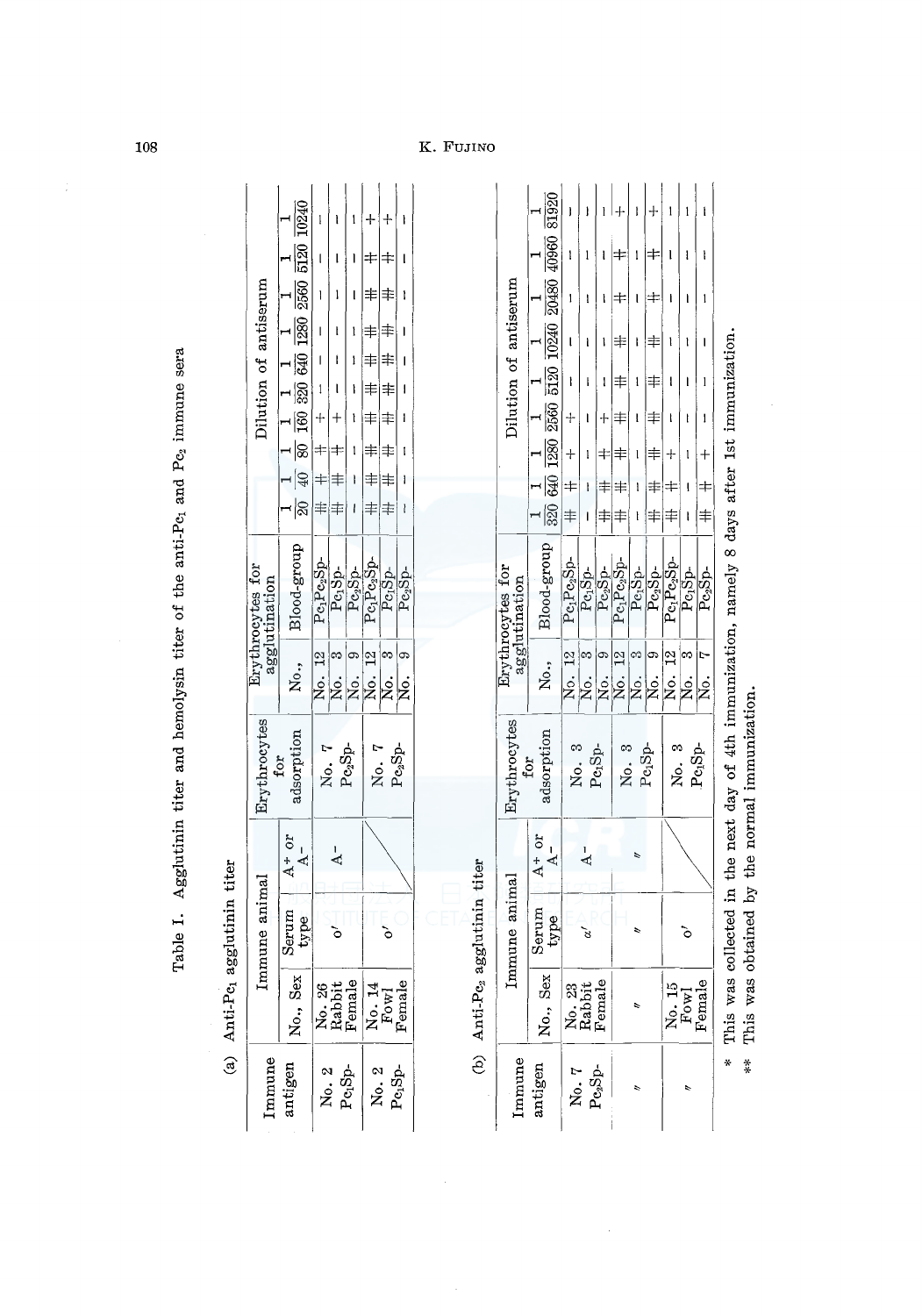|                                                                                                         |                                      |                                              |                          |                                     |            |                |                    |                  | On the Serological Constitution of the Sperm- and Baired beaked-Whales |                               |                    |                |                     |              |                                     |                                     | 109               |  |
|---------------------------------------------------------------------------------------------------------|--------------------------------------|----------------------------------------------|--------------------------|-------------------------------------|------------|----------------|--------------------|------------------|------------------------------------------------------------------------|-------------------------------|--------------------|----------------|---------------------|--------------|-------------------------------------|-------------------------------------|-------------------|--|
|                                                                                                         |                                      | 40960                                        | ţ                        | ł                                   | l          | ┿              | I                  | $\div$           |                                                                        |                               | 2560               | 1              | I                   | 1            |                                     |                                     | $\mathsf{l}$      |  |
|                                                                                                         |                                      | 20480                                        | ŧ                        | 1                                   | l          | ≠              | t                  | 丰                |                                                                        |                               | 1280               | l              | 1                   | I            | ı                                   | $\mathbf{I}$                        | ł                 |  |
|                                                                                                         |                                      | 10240                                        | 1                        | t                                   | I          | 丰              | I                  | 丰                |                                                                        |                               | 640                | ł              | I                   | $\mathsf{l}$ | ┿                                   | $\div$                              | $\mathbf{l}$      |  |
|                                                                                                         | Dilution of antiserum                | 5120                                         |                          |                                     |            |                |                    |                  |                                                                        | Dilution of antiserum         | R                  | $\mathsf{l}$   | J                   | I            | ≠                                   | ≠                                   | 1                 |  |
|                                                                                                         |                                      | $\mathbf{\mathbf{H}}$                        | ł                        | ł                                   | 1          | 丰              | I                  | 丰                |                                                                        |                               | 160<br>$\mathbf -$ | ł              | ı                   | t            | ≠                                   | 丰                                   | ł                 |  |
|                                                                                                         |                                      | $\frac{1}{250}$                              | I                        | 1                                   | I          | 丰              | 1                  | 丰                |                                                                        |                               | ⊣ ଛ                | 1              | I                   | 1            | 丰                                   | 丰                                   | ł                 |  |
|                                                                                                         |                                      |                                              | Ŀ                        | 1                                   | ı          | 丰              | I                  | 丰                |                                                                        |                               | ∣Ձ<br>Н<br>∺¦≋     | $\ddag$<br>#   | $\div$<br>⇆         | l<br>ł       | 丰<br>丰                              | 丰<br>丰                              | $\mathbf{I}$<br>ł |  |
|                                                                                                         |                                      | $\frac{1}{320} \frac{1}{640} \frac{1}{1280}$ | $\div$                   | ┿                                   | ١          | 丰              | ł.                 | 丰                |                                                                        |                               | ∣ุ≘                | 丰              | 丰                   | I            | 丰                                   | 丰                                   | I                 |  |
|                                                                                                         |                                      | $\frac{1}{100}$                              | $\ddagger$<br>$\ddagger$ | $\pm$<br>丰                          | ł<br>1     | 丰<br>丰         | Ţ<br>$\mathbf{I}$  | 丰<br>丰           |                                                                        |                               | ⊣∣ഥ                | 丰              | 丰                   | $\mathbf{1}$ | 丰                                   | 丰                                   | I                 |  |
|                                                                                                         |                                      |                                              |                          |                                     |            |                |                    |                  |                                                                        |                               |                    |                |                     |              |                                     |                                     |                   |  |
|                                                                                                         | for<br>agglutination<br>Erythrocytes | Blood-group                                  | $Pe_1Pc_2Sp$             | $\mathrm{Pe}_1\mathrm{Sp}$          | $Pe_2Sp$ - | $Pe_1Pe_2Sp$ - | $Pe_1Sp$ -         | $Pe_2Sp-$        |                                                                        | Erythrocytes for<br>hemolysis | Blood-group        | $Pe_1Pe_2Sp$ - | $Pe_1Sp$ -          | $Pe_2Sp-$    | Pe <sub>l</sub> Pe <sub>2</sub> Sp- | Pe <sub>1</sub> Sp-                 | $Pe_2Sp$ -        |  |
|                                                                                                         |                                      |                                              | $\frac{2}{3}$            | S                                   | Ņ          | $\frac{2}{1}$  | S                  | တ                |                                                                        |                               |                    | $\frac{2}{1}$  | က                   | 9            | $\frac{2}{1}$                       | S                                   | c                 |  |
|                                                                                                         |                                      | No.,                                         | Ńo.                      | ż.                                  | No.        | Йo.            | ż.                 | ż                |                                                                        |                               | No.,               | ż.             | Χo.                 | ż.           | ġ.                                  | ż.                                  | , š               |  |
| Agglutinin titers of the anti-P $c_1$ and P $c_2$ antibodies obtained by the simultaneous immunization. | Erythrocytes                         | adsorption<br>for                            |                          | $\mathrm{Pc}_2\mathrm{Sp}$<br>No. 7 |            |                | $Pe1Sp$ -<br>No. 3 |                  |                                                                        | Erythrocytes                  | adsorption<br>for  |                | $Pe_2Sp$ -<br>No. 7 |              |                                     | $Pe_3Sp-$<br>No. 7                  |                   |  |
|                                                                                                         |                                      | $A + or$<br>$A -$                            |                          |                                     | $\Delta^+$ |                |                    |                  |                                                                        |                               | $A+or$<br>$\Delta$ |                | $\overline{A}$      |              |                                     |                                     |                   |  |
|                                                                                                         | Immune animal                        | $\frac{\text{Serum}}{\text{type}}$           |                          |                                     | ১          |                |                    |                  |                                                                        | Immune animal                 | Serum-<br>type     |                | ১                   |              |                                     | $\delta$                            |                   |  |
|                                                                                                         |                                      | No., Sex                                     |                          | No. 27                              | Rabbit     | Female         |                    |                  | (d) Anti-Pc1 hemolysin titer                                           |                               | Sex<br>Χo.,        | No. 26         | Rabbit              | Female       | No. 14                              | Rabbit                              | Female            |  |
| $\widehat{\mathbf{e}}$                                                                                  | Immune                               | antigen                                      | $PeiSp-$                 | $N_{05.}$ 1<br>$2.3$                | and        | $Pe_2Sp-$      |                    | $N_{0S.7}$ $T_3$ |                                                                        | Immune                        | antigen            |                | $Pe1Sp-$<br>No. 2   |              |                                     | $\mathrm{Pe}_1\mathrm{Sp}$<br>No. 2 |                   |  |

Table I (cont.) Table I (cont.)

 $\bar{\beta}$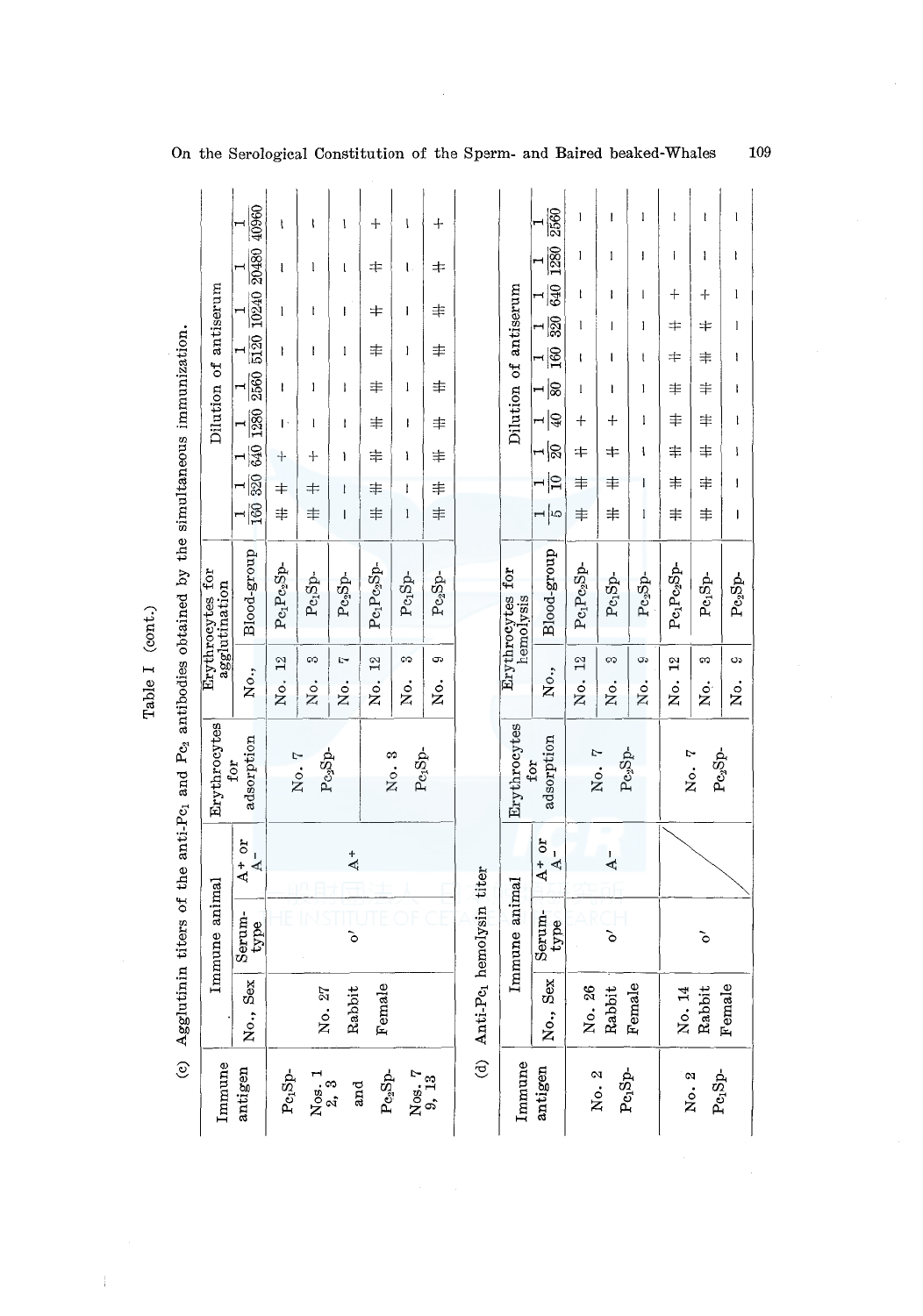|                                                                       | (e) Anti-Pe <sub>2</sub> hemolysin titer |                |                            |                                                                                                          |                      |                               |              |                          |                  |                          |                                    |                 |       |           |      |  |
|-----------------------------------------------------------------------|------------------------------------------|----------------|----------------------------|----------------------------------------------------------------------------------------------------------|----------------------|-------------------------------|--------------|--------------------------|------------------|--------------------------|------------------------------------|-----------------|-------|-----------|------|--|
| Immune                                                                |                                          | Immune animal  |                            | Erythrocytes                                                                                             |                      | Erythrocytes for<br>hemolysis |              |                          |                  |                          | Dilution of antiserum              |                 |       |           |      |  |
| antigen                                                               | No., Sex                                 | Serum-<br>type | $A+or$<br>$A -$            | adsorption<br>for                                                                                        | No.,                 | Blood-group                   | ⊣∣∞          | $\Xi$                    | ⊣∣ଛ              | ন¦≆                      | ⊣ ଞି<br>−∣ଛ                        | $\frac{1}{320}$ | 540   | 1280      | 2560 |  |
| No. 7                                                                 |                                          |                |                            | No.3                                                                                                     | $^{22}$<br>No.       | $Pe_1Pe_2Sp$ -                | 丰            | ╪                        | ≢                | ╪                        | $\ddag$                            |                 | ì     |           |      |  |
|                                                                       | No. 23<br>Rabbit<br>Female               | é              | $\frac{1}{4}$              |                                                                                                          | ∞<br> s.             | Pe <sub>i</sub> Sp-           | ł            | ı                        | ł                | I                        |                                    |                 |       | ł         |      |  |
| $Pe_3$ Sp-                                                            |                                          |                |                            | Pe <sub>i</sub> Sp.                                                                                      | $\sigma$<br>Χo.      | $Pe_2Sp-$                     | ≢            | ≢                        | ≢                | $\ddagger$               | ł<br>$\pmb{+}$                     | I               | ł     | ı         | I    |  |
|                                                                       |                                          |                |                            | No. 3                                                                                                    | $^{12}$<br>No.       | $Pe_1Pe_2Sp-$                 | 丰            | 丰                        | 丰                | ≢                        | ≢<br>丰                             | 丰               | 丰     | ╪         |      |  |
| r                                                                     | $\overline{\phantom{a}}$                 |                | r                          |                                                                                                          | m<br>.<br>Z          | Pe <sub>1</sub> Sp-           | ł            | I                        | ı                | 1                        | I<br>ı                             | I               | ı     | ł         | ı    |  |
|                                                                       |                                          |                |                            | $_{\mathrm{Pe}_1\mathrm{Sp}}$                                                                            | ග,<br>.<br>Ž         | $Pe_2Sp-$                     | 丰            | ≢                        | ≢                | ≢                        | $\ddagger$<br>丰                    | ≢               | ≢     | ╪         |      |  |
|                                                                       | LQ.                                      |                |                            | No. 3                                                                                                    | $\frac{2}{3}$<br>No. | $Pe_1Pe_2Sp$ -                | 丰            | ╪                        | $\ddag$          | ł                        | ł                                  |                 | ı     | I         |      |  |
| É                                                                     | $\frac{N_{0}}{F_{cond}}$                 | ò              |                            |                                                                                                          | $\infty$<br>No.      | Pe <sub>1</sub> Sp-           | $\mathbf{I}$ | $\mathbf{I}$             | I                | I                        | ł<br>J                             |                 | ł     | I         |      |  |
|                                                                       | $\overline{6}$                           |                |                            | Pe <sub>1</sub> Sp-                                                                                      | Ą<br>No.             | $Pe_2Sp$ -                    | $\ddagger$   | $\pm$                    | $\boldsymbol{+}$ | ı                        | ı<br>ł                             |                 | ł     | ı         |      |  |
|                                                                       |                                          |                |                            |                                                                                                          |                      |                               |              |                          |                  |                          |                                    |                 |       |           |      |  |
|                                                                       |                                          |                |                            | (f) Hemolysin titer of the anti-P $c_1$ and P $c_2$ antibodies obtained by the simultaneous immunization |                      |                               |              |                          |                  |                          |                                    |                 |       |           |      |  |
| Immune                                                                |                                          | Immune animal  |                            | Erythrocytes<br>for                                                                                      |                      | Erythrocytes for<br>hemolysis |              |                          |                  |                          | Dilution of antiserum              |                 |       |           |      |  |
| antigen                                                               | No., Sex                                 | Serum-<br>type | $A + or$<br>$\overline{A}$ | adsorption                                                                                               | No.,                 | Blood-group                   | പ ശ          | $\vert \mathbf{Q} \vert$ | ଛ                | $\overline{\mathcal{L}}$ | $\frac{1}{100}$<br>$\overline{80}$ | $\mathbb{R}$    | 340   | 1280      | 2560 |  |
| $Pe_1Sp-$                                                             |                                          |                |                            | No. 7                                                                                                    | No. 12               | $Pe_1Pe_2Sp$ -                | 丰            | 丰                        | ╪∣               | ╪                        | ┽                                  | ł               |       |           |      |  |
| Nos. 1,2,3                                                            | No. 27                                   |                |                            | $\mathrm{Pc}_2\mathrm{Sp}$                                                                               | $\infty$<br>s<br>R   | Pe <sub>r</sub> Sp-           | 丰            | 丰                        | ╪                | ╪                        | ł<br>┿                             | ı               | ł     | ł         |      |  |
| and                                                                   | Rabbit                                   | ò              | $\ddot{A}$                 |                                                                                                          | Ņ<br>No.             | $Pe_2Sp$ -                    | $\mathbf{I}$ | 1                        | 1                | I                        | ı<br>ı                             | I               | I     | ı         |      |  |
| $\begin{array}{c} \text{Posp.} \\ \text{Nos.} \\ 9, \ 13 \end{array}$ |                                          |                |                            | No. 3                                                                                                    | 12<br>Χo.            | $Pe_1Pe_2Sp$ -                | 丰            | 丰                        | 丰                | 丰                        | 丰<br>丰                             | 丰               | ╪     | ┿         |      |  |
|                                                                       | $\mathbf{Q}$<br>Femal                    |                |                            | $\mbox{Pe}_1 \mbox{Sp-}$                                                                                 | ဢ<br>No.             | Pc <sub>1</sub> Sp-           | $\mathbf{I}$ | ł                        | $\mathbf{I}$     | $\mathbf{I}$             | ı<br>Ì                             | 1               | ł     | ł         |      |  |
|                                                                       |                                          |                |                            |                                                                                                          | ဓာ<br>s<br>Ro        | $Pc_3Sp$ -                    | 丰            | 丰                        | $\ddagger$       | 丰                        | 丰<br>.<br>丰                        | $\pm$           | $\pm$ | $\, + \,$ | ł    |  |

N o:-9-I Pc2Sp- \* -ltt -IH: -ltt -ltt -ltt \* \* + -

Table I (cont.) Table I (cont.)

.<br>Fujino

 $\hat{\boldsymbol{\beta}}$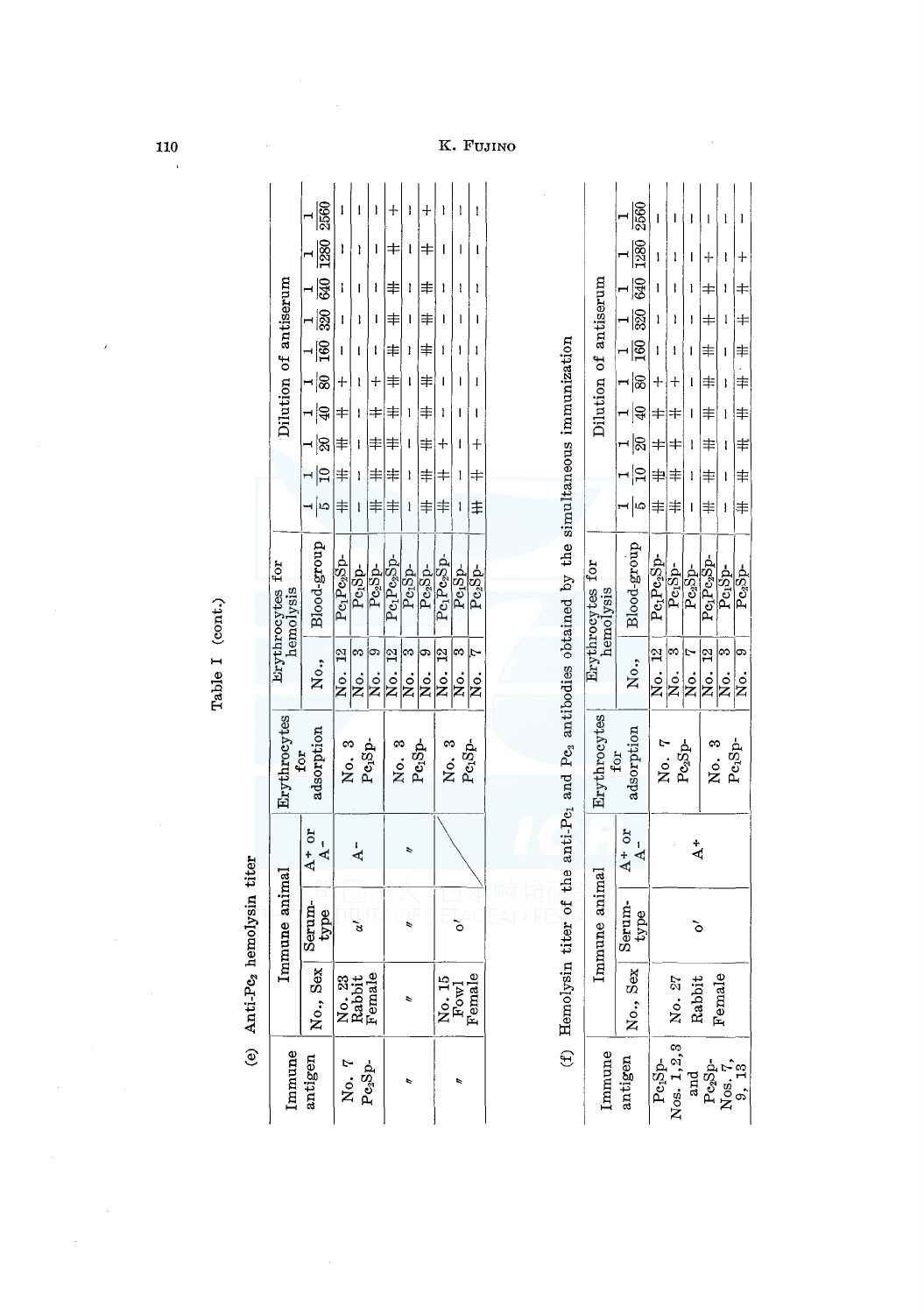|                              |                                   |                                                        |                |                      |                              |          |                |                              | On the Serological Constitution of the Sperm- and Baired beaked-Whales |                               |                                                          |                                   |                      |                |                   |              |           |
|------------------------------|-----------------------------------|--------------------------------------------------------|----------------|----------------------|------------------------------|----------|----------------|------------------------------|------------------------------------------------------------------------|-------------------------------|----------------------------------------------------------|-----------------------------------|----------------------|----------------|-------------------|--------------|-----------|
|                              |                                   | 2560                                                   | ł              | ł                    | ł                            |          | 1              | ı                            |                                                                        |                               | 2560                                                     | J                                 | l                    | ı              | I                 | ı            |           |
|                              |                                   | 1280                                                   | $\ddot{}$      | ł                    | ┿                            | Ì        | $\hbox{+}$     | 1                            |                                                                        |                               | 1280                                                     | $\mathbf{I}$                      | I                    | ł              | ı                 | ł            |           |
|                              |                                   | 640                                                    | $\,{}^+$       | ł                    | ≠                            | ŀ        | ≠              | I                            |                                                                        |                               | 640                                                      | ı                                 | I                    | ı              | I                 | I            |           |
|                              | Dilution of antiserum             | 320<br>$\mathbf{\mathbf{H}}$                           | 丰              | $\mathbf{I}$         | 丰                            | ł        | 丰              | I                            |                                                                        | Dilution of antiserum         | $\overline{\mathbb{S}}$                                  | I                                 | I                    | ł              | ı                 | ı            |           |
|                              |                                   | $\overline{160}$                                       | $\ddagger$     | I                    | 丰                            | I        | 丰              | $\mathbf{I}$                 |                                                                        |                               | $\overline{160}$                                         | $\hspace{0.1mm} + \hspace{0.1mm}$ | ł                    | $\mathrm{+}$   | I                 | $\mathrm{+}$ |           |
|                              |                                   | ⊣ ଛ                                                    | $\ddagger$     | ì                    | 丰                            | I        | 丰              | ı                            |                                                                        |                               | န္တ<br>H                                                 | $\pm$                             | I                    | $\pm$          | I                 | $\,{}^+$     |           |
|                              |                                   | $\frac{1}{4}$                                          | 丰              | I                    | 丰                            | ì        | 丰              | ١                            |                                                                        |                               | $\frac{1}{4}$                                            | $\,\,\pm$                         | ١                    | ≠              | ١                 | ≠            |           |
|                              |                                   | ∣ଇ                                                     | ≢              | ł                    | 丰                            | I        | $\ddagger$     | l                            |                                                                        |                               | ⊣'≋                                                      | 丰                                 | l                    | $\,{}^+$       | ţ                 | 丰            |           |
|                              |                                   | $\vert \Xi$                                            | 丰              | I                    | 丰                            | L        | ≢              | l                            |                                                                        |                               | ⊶∣≘                                                      | 丰                                 | I                    | 丰              | ı                 | 丰            |           |
|                              |                                   | ⊣∣ഥ                                                    | 丰              | ł                    | $\ddagger$                   | ı        | 丰              | $\pmb{\downarrow}$           |                                                                        |                               | $ \sim$                                                  | 丰                                 | ı                    | 丰              | ı                 | ≢            |           |
|                              | Erythrocytes for<br>agglutination | Blood-group                                            | $Pe_1Pe_2Sp +$ | $Pe_1Pe_2Sp-$        | $\mathrm{Pe}_1\mathrm{Sp}_+$ | $PeiSp-$ | $Pe_2Sp+$      | $\mathrm{Pe}_3\mathrm{Sp}_-$ |                                                                        | Erythrocytes for<br>hemolysis | Blood-group                                              | $Pe_1Pe_2Sp +$                    | $Pe_1Pe_2Sp-$        | $Pe1Sp+$       | $Pe1Sp-$          | $Pe_2Sp_+$   | Do Sh     |
|                              |                                   | No.,                                                   | $\Xi$<br>No.   | $\frac{2}{3}$<br>Χo. | LQ.<br>No.                   | œ<br>й.  | $\infty$<br>ż. | Ņ<br>ż.                      |                                                                        |                               | No.,                                                     | $\Xi$<br>No.                      | 2 <sup>2</sup><br>ġ. | ట<br>Хo.       | S<br>ż.           | 4<br>ż.      | °,<br>χř, |
|                              | Erythrocytes                      | adsorption<br>for                                      |                |                      | $\infty$<br>No.              | $Pe1Sp-$ |                |                              |                                                                        | Erythrocytes                  | adsorption<br>for                                        |                                   | က<br>No.             |                | $_{\rm Pe_1Sp_-}$ |              |           |
|                              |                                   | $\frac{A_+}{A_-}$                                      |                |                      | $\frac{1}{\Delta}$           |          |                |                              |                                                                        |                               | $A^+$ or<br>$\mathfrak l$<br>∢                           |                                   |                      | $\overline{A}$ |                   |              |           |
|                              | Immune animal                     | $\begin{array}{c} \rm{Serum}\text{-}{\end{array}$ type |                |                      |                              | જે       |                |                              |                                                                        | Immune animal                 | $\begin{array}{c}\text{Serum-}\\ \text{type}\end{array}$ |                                   |                      | ১              |                   |              |           |
| (a) Anti-Sp agglutinin titer |                                   | No., Sex                                               |                |                      | No. 25<br>Rabbit             | Female   |                |                              | (b) Anti-Sp hemolysin titer                                            |                               | No., Sex                                                 |                                   | No. 25               | Rabbit         | Female            |              |           |
|                              | Immune                            | antigen                                                |                |                      | No. 5                        | $Pe1Sp+$ |                |                              |                                                                        | Immune                        | antigen                                                  |                                   | No. 5                |                | $PeiSp+$          |              |           |

Table II Agglutinin titer and hemolysin titer of the anti-Sp immune serum Table II Agglutinin titer and hemolysin titer of the anti-Sp immune serum

11

 $\bar{1}$ 

 $\bar{1}$ 

 $\mathbf{l}$ 

 $\mathbf{l}$ 

 $\mathbf{i}$ 

 $\mathbf{1}$ 

 $\mathbf{I}$ 

 $\mathfrak t$ 

 $\mathbf{l}$ 

 $\mathbf{I}$ 

 $\mathtt{Pe}_2 \mathtt{Sp}_-$ 

 $\mathbf{12}$ 

No.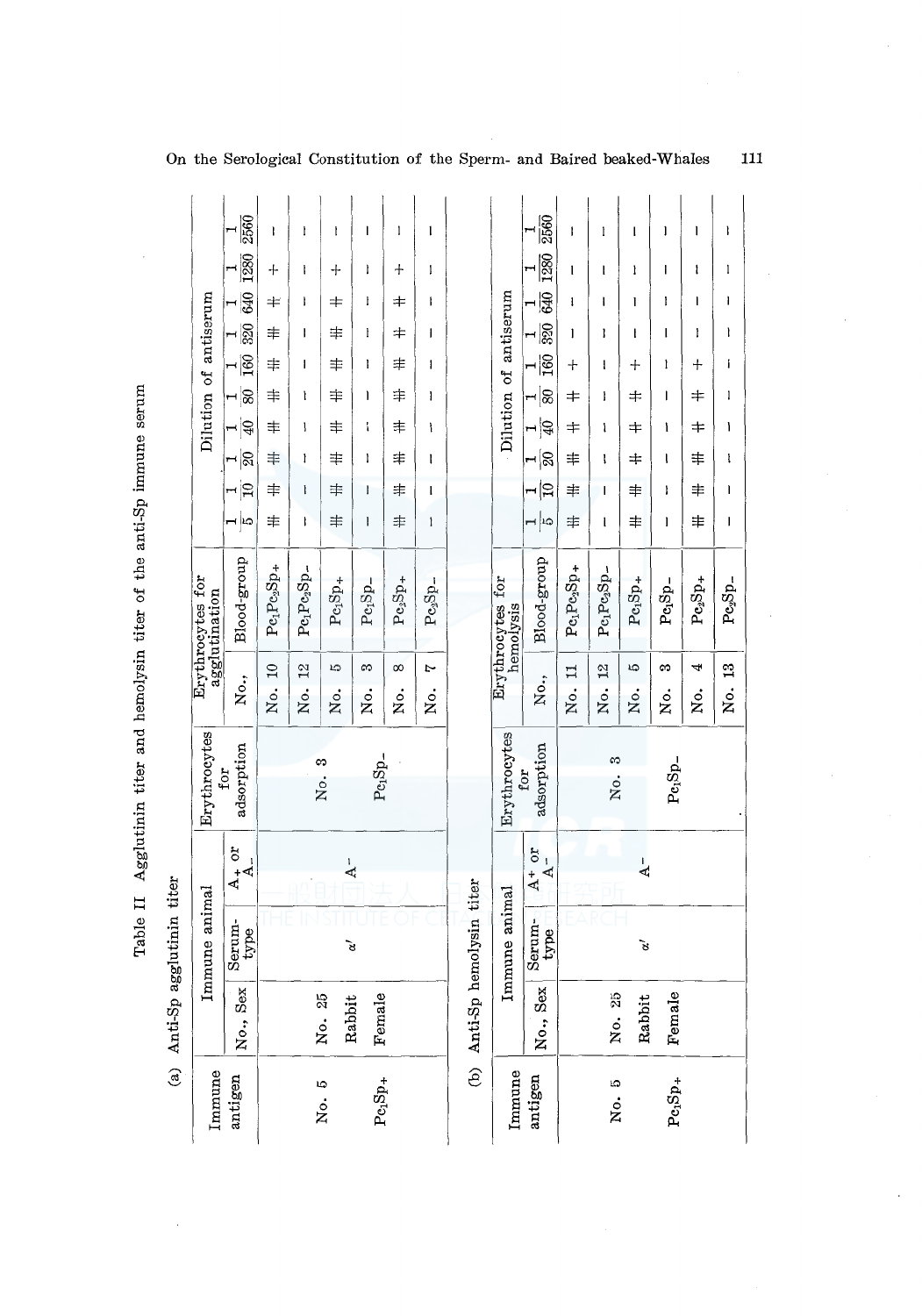| ļ            |
|--------------|
|              |
|              |
|              |
|              |
|              |
| į            |
| $-1.4 - 2.4$ |
| į<br>l       |
| ļ<br>!<br>ו  |

|                     | (a) $Anti-Br_1$        | agglutinin titer |                               |                              |        |                                   |               |              |   |           |        |              |                       |   |   |  |
|---------------------|------------------------|------------------|-------------------------------|------------------------------|--------|-----------------------------------|---------------|--------------|---|-----------|--------|--------------|-----------------------|---|---|--|
| Immune              |                        | Immune animal    |                               | Erythrocytes                 |        | Erythrocytes for<br>agglutination |               |              |   |           |        |              | Dilution of antiserum |   |   |  |
| antigen             | No., Sex               | Serum-<br>type   | $\frac{A_+ \text{ or }}{A_-}$ | adsorption<br>for            |        | No., Blood-group                  |               |              |   |           |        |              |                       |   |   |  |
| No. 23              | No. 24                 |                  |                               | No. 34                       | No. 29 | $Br_1Br_2Pb$ -                    | $\frac{1}{2}$ |              |   | 十 丰 丰 圭 丰 |        | j            |                       | l | l |  |
|                     | Rabbit                 | š                | $\Delta^+$                    |                              | No. 26 | $Br_1Pb$ -                        | $\ddagger$    |              |   | 十 丰 丰 丰 丰 |        | $\mathbf{I}$ | $\mathbf l$           | I | I |  |
| Br <sub>1</sub> Pb_ | Male                   |                  |                               | $Br_2Pb$ -                   | No. 34 | Br <sub>2</sub> Pb_               | l             | $\mathbf{l}$ | ł | l         | l<br>I | I            | I                     | l | I |  |
|                     |                        |                  |                               |                              |        |                                   |               |              |   |           |        |              |                       |   |   |  |
|                     | (b) $\text{Anti-Br}_2$ | agglutinin titer |                               |                              |        |                                   |               |              |   |           |        |              |                       |   |   |  |
| Immune              |                        | Immune animal    |                               | Erythrocytes<br>$f_{\Omega}$ |        | Erythrocytes for<br>agglutination |               |              |   |           |        |              | Dilution of antiserum |   |   |  |

|                                  | $\sqrt[3]{\frac{1}{5120}}$ $\frac{1}{10240}$                                                                             | l                                          | I              | 1              |
|----------------------------------|--------------------------------------------------------------------------------------------------------------------------|--------------------------------------------|----------------|----------------|
|                                  |                                                                                                                          | $+$                                        | I              | $\ddagger$     |
|                                  | $\begin{array}{cccccc} 1 & 1 & 1 & 1 & 1 & 1 & 1 & 1 \\ \hline 20 & 40 & 80 & 160 & 320 & 640 & 1280 & 2560 \end{array}$ |                                            | l              | $+$<br>$+$     |
| Dilution of antiserum            |                                                                                                                          | 丰<br>丰                                     | l              |                |
|                                  |                                                                                                                          |                                            | ĺ              |                |
|                                  |                                                                                                                          |                                            | ţ              |                |
|                                  |                                                                                                                          |                                            | I              |                |
|                                  |                                                                                                                          |                                            | ľ              |                |
|                                  |                                                                                                                          | 幸 幸 幸 幸 幸 幸                                | j              | 丰丰丰丰丰丰丰        |
|                                  |                                                                                                                          |                                            | l              |                |
| Erythrocytes for<br>gglutination | No., Blood-group                                                                                                         | No. 29 Br <sub>1</sub> Br <sub>2</sub> Pb_ | $\rm Br_1Pb_-$ | $\rm Br_2Pb_-$ |
|                                  |                                                                                                                          |                                            | No. 26         | No. 34         |
| Erythrocytes                     | adsorption<br>for                                                                                                        | No. 26                                     |                | $Br_1Pb-$      |
|                                  |                                                                                                                          |                                            | $\ddot{4}$     |                |
| Immune animal                    | $\begin{array}{c c}\n\text{Surum} & A_+ \text{ or} \\ \text{type} & A_- \n\end{array}$                                   |                                            | રિ             |                |
|                                  | No., Sex                                                                                                                 | No. 22                                     | Rabbi          | Femal          |
| Immune                           | antigen                                                                                                                  | No. 34                                     |                | $Br_2Pb$ -     |

 $112$ 

. Fujino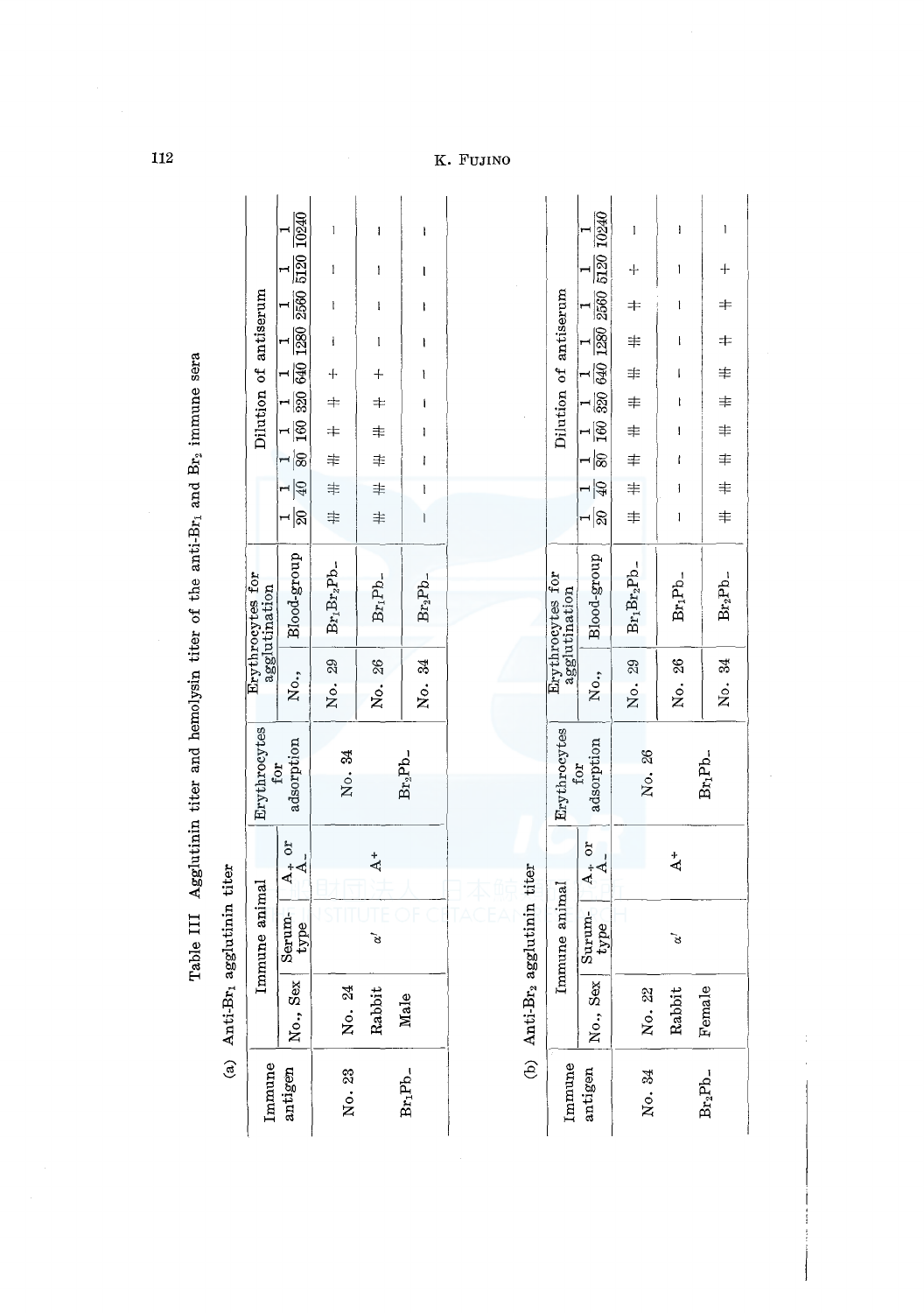|                 |                               | 5120<br>2560                              | ł<br>$\begin{array}{c} \rule{0pt}{2.5ex} \rule{0pt}{2.5ex} \rule{0pt}{2.5ex} \rule{0pt}{2.5ex} \rule{0pt}{2.5ex} \rule{0pt}{2.5ex} \rule{0pt}{2.5ex} \rule{0pt}{2.5ex} \rule{0pt}{2.5ex} \rule{0pt}{2.5ex} \rule{0pt}{2.5ex} \rule{0pt}{2.5ex} \rule{0pt}{2.5ex} \rule{0pt}{2.5ex} \rule{0pt}{2.5ex} \rule{0pt}{2.5ex} \rule{0pt}{2.5ex} \rule{0pt}{2.5ex} \rule{0pt}{2.5ex} \rule{0$                | 1<br>I               | I<br>I                                                                                                                                                                                                                                                                                                                                                                                                              |                 |                               | 5120<br>2560                                  | ı<br>I         | ı<br>I             | I<br>$\mathbf l$                                                                                                                                                                                                                                                                                                                                                                                                    |
|-----------------|-------------------------------|-------------------------------------------|------------------------------------------------------------------------------------------------------------------------------------------------------------------------------------------------------------------------------------------------------------------------------------------------------------------------------------------------------------------------------------------------------|----------------------|---------------------------------------------------------------------------------------------------------------------------------------------------------------------------------------------------------------------------------------------------------------------------------------------------------------------------------------------------------------------------------------------------------------------|-----------------|-------------------------------|-----------------------------------------------|----------------|--------------------|---------------------------------------------------------------------------------------------------------------------------------------------------------------------------------------------------------------------------------------------------------------------------------------------------------------------------------------------------------------------------------------------------------------------|
|                 | Dilution of antiserum         | 1280                                      | $\begin{array}{c} \rule{0pt}{2.5ex} \rule{0pt}{2.5ex} \rule{0pt}{2.5ex} \rule{0pt}{2.5ex} \rule{0pt}{2.5ex} \rule{0pt}{2.5ex} \rule{0pt}{2.5ex} \rule{0pt}{2.5ex} \rule{0pt}{2.5ex} \rule{0pt}{2.5ex} \rule{0pt}{2.5ex} \rule{0pt}{2.5ex} \rule{0pt}{2.5ex} \rule{0pt}{2.5ex} \rule{0pt}{2.5ex} \rule{0pt}{2.5ex} \rule{0pt}{2.5ex} \rule{0pt}{2.5ex} \rule{0pt}{2.5ex} \rule{0$<br>$\pmb{\text{I}}$ | I<br>ı               | ı<br>$\begin{array}{c} \rule{0pt}{2ex} \rule{0pt}{2ex} \rule{0pt}{2ex} \rule{0pt}{2ex} \rule{0pt}{2ex} \rule{0pt}{2ex} \rule{0pt}{2ex} \rule{0pt}{2ex} \rule{0pt}{2ex} \rule{0pt}{2ex} \rule{0pt}{2ex} \rule{0pt}{2ex} \rule{0pt}{2ex} \rule{0pt}{2ex} \rule{0pt}{2ex} \rule{0pt}{2ex} \rule{0pt}{2ex} \rule{0pt}{2ex} \rule{0pt}{2ex} \rule{0pt}{2ex} \rule{0pt}{2ex} \rule{0pt}{2ex} \rule{0pt}{2ex} \rule{0pt}{$ |                 | Dilution of antiserum         | 1280<br>640                                   | ł<br>$\ddot{}$ | $\mathbf i$<br>ł   | $\begin{array}{c} \rule{0pt}{2ex} \rule{0pt}{2ex} \rule{0pt}{2ex} \rule{0pt}{2ex} \rule{0pt}{2ex} \rule{0pt}{2ex} \rule{0pt}{2ex} \rule{0pt}{2ex} \rule{0pt}{2ex} \rule{0pt}{2ex} \rule{0pt}{2ex} \rule{0pt}{2ex} \rule{0pt}{2ex} \rule{0pt}{2ex} \rule{0pt}{2ex} \rule{0pt}{2ex} \rule{0pt}{2ex} \rule{0pt}{2ex} \rule{0pt}{2ex} \rule{0pt}{2ex} \rule{0pt}{2ex} \rule{0pt}{2ex} \rule{0pt}{2ex} \rule{0pt}{$<br>I |
|                 |                               | $rac{1}{320}$ 640                         | $\sf l$                                                                                                                                                                                                                                                                                                                                                                                              | I                    | 1                                                                                                                                                                                                                                                                                                                                                                                                                   |                 |                               | 320                                           | $^{+}$         | I                  | $\ddot{}$                                                                                                                                                                                                                                                                                                                                                                                                           |
|                 |                               | $\frac{1}{2}$                             | I                                                                                                                                                                                                                                                                                                                                                                                                    | ı                    | ţ                                                                                                                                                                                                                                                                                                                                                                                                                   |                 |                               | $\overline{160}$                              | $\ddagger$     | i                  | $\ddagger$                                                                                                                                                                                                                                                                                                                                                                                                          |
|                 |                               | $\frac{1}{\sqrt{8}}$                      | $\ddagger$                                                                                                                                                                                                                                                                                                                                                                                           | $+$                  | I                                                                                                                                                                                                                                                                                                                                                                                                                   |                 |                               | $\frac{1}{8}$                                 | ≢              | ł                  | ╪                                                                                                                                                                                                                                                                                                                                                                                                                   |
|                 |                               | $\frac{1}{40}$                            | $\pm$                                                                                                                                                                                                                                                                                                                                                                                                | $\, =$               | ı                                                                                                                                                                                                                                                                                                                                                                                                                   |                 |                               | ⊣¦ಧ                                           | $\ddot{}$      | $\pmb{\mathsf{l}}$ | ≢                                                                                                                                                                                                                                                                                                                                                                                                                   |
|                 |                               | $\overline{\mathbb{R}}$<br>$\blacksquare$ | $\ddagger$                                                                                                                                                                                                                                                                                                                                                                                           | $\ddot{}$            | J                                                                                                                                                                                                                                                                                                                                                                                                                   |                 |                               | $\overline{\mathbb{S}}$                       | 丰              | I                  | $\ddagger$                                                                                                                                                                                                                                                                                                                                                                                                          |
|                 |                               | $\frac{1}{2}$                             | $\ddagger$                                                                                                                                                                                                                                                                                                                                                                                           | 丰                    | ١                                                                                                                                                                                                                                                                                                                                                                                                                   |                 |                               | $\frac{1}{10}$                                | $\ddagger$     | ł                  | $\ddagger$                                                                                                                                                                                                                                                                                                                                                                                                          |
|                 | Erythrocytes for<br>hemolysis | Blood-group                               | $Br_1Br_2Pb$ -                                                                                                                                                                                                                                                                                                                                                                                       | $Br_1Pb$ -           | $Br_2Pb$ -                                                                                                                                                                                                                                                                                                                                                                                                          |                 | Erythrocytes for<br>hemolysis | Blood-group                                   | $Br_1Br_2Pb$ - | $Br_1Pb$ -         | $Br_2Pb$ -                                                                                                                                                                                                                                                                                                                                                                                                          |
|                 |                               | No.,                                      | 29<br>Ż.                                                                                                                                                                                                                                                                                                                                                                                             | 26<br>No.            | S,<br>s.                                                                                                                                                                                                                                                                                                                                                                                                            |                 |                               | No.,                                          | No. 29         | 27<br>.<br>Ž       | No. 34                                                                                                                                                                                                                                                                                                                                                                                                              |
|                 | Erythrocytes<br>for           | adsorption                                | No. 34                                                                                                                                                                                                                                                                                                                                                                                               |                      | $Br_2Pb-$                                                                                                                                                                                                                                                                                                                                                                                                           |                 | Erythrocytes                  | adsorption<br>for                             | No. 27         |                    | $Br_1Pb$ -                                                                                                                                                                                                                                                                                                                                                                                                          |
|                 |                               | $A^+$ or<br>$\Delta$ –                    |                                                                                                                                                                                                                                                                                                                                                                                                      | $\overline{A}$       |                                                                                                                                                                                                                                                                                                                                                                                                                     |                 |                               | $A^+$ or<br>$\bar{1}$<br>$\blacktriangleleft$ |                | $\ddot{A}$         |                                                                                                                                                                                                                                                                                                                                                                                                                     |
| hemolysin titer | Immune animal                 | Serum-<br>type                            |                                                                                                                                                                                                                                                                                                                                                                                                      | $\tilde{\mathbf{z}}$ |                                                                                                                                                                                                                                                                                                                                                                                                                     | hemolysin titer | mmune animal                  | Serum-<br>type                                |                | ð                  |                                                                                                                                                                                                                                                                                                                                                                                                                     |
| (c) $Anti-Br_1$ |                               | No., Sex                                  | No. 24                                                                                                                                                                                                                                                                                                                                                                                               | Rabbit               | Male                                                                                                                                                                                                                                                                                                                                                                                                                | (d) $Anti-Br2$  |                               | No., Sex                                      | No. 22         | Rabbit             | Female                                                                                                                                                                                                                                                                                                                                                                                                              |
|                 | Immune                        | antigen                                   | No. 23                                                                                                                                                                                                                                                                                                                                                                                               |                      | $Br_1Pb$ -                                                                                                                                                                                                                                                                                                                                                                                                          |                 | Immune                        | antigen                                       | No. 34         |                    | $Br_2Pb$ -                                                                                                                                                                                                                                                                                                                                                                                                          |

Table III (cont.) Table III (cont.)

÷,

 $\frac{1}{1}$ 

÷,

 $113$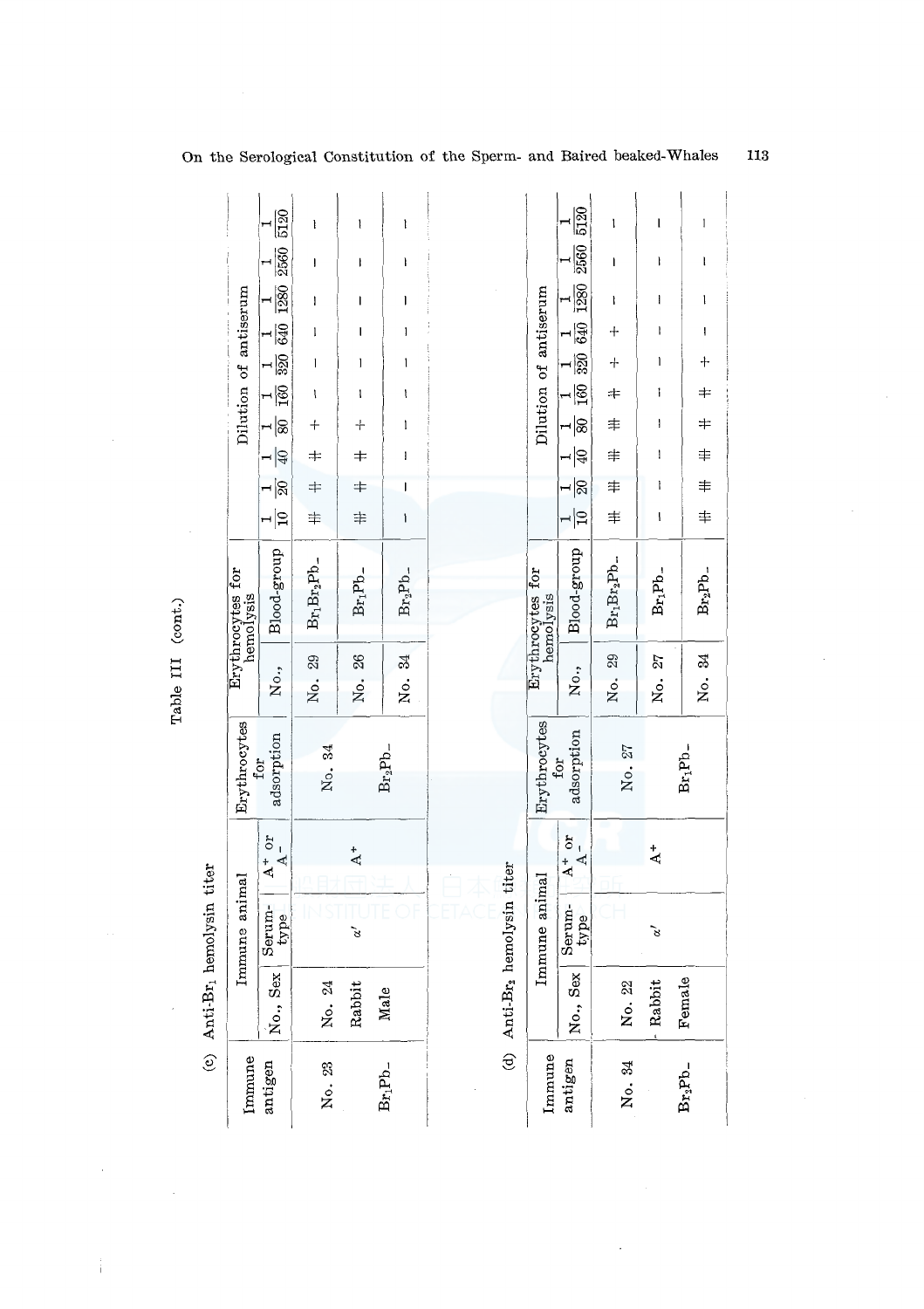|                  | Dilution of antiserum<br>Erythrocytes for<br>agglutination<br>Erythrocytes | 2560<br>280<br>640<br>$\frac{1}{320}$<br>$\frac{1}{100}$<br>∼∣≋<br>⊶∣੩<br>$\frac{1}{2}$<br>~∣9<br>ط∣ ⊶<br>Blood-group<br>No.,<br>adsorption<br>for<br>10t<br>$\begin{array}{c} \rule{0.2cm}{0.15cm} \rule{0.2cm}{0.15cm} \rule{0.2cm}{0.15cm} \rule{0.2cm}{0.15cm} \rule{0.2cm}{0.15cm} \rule{0.2cm}{0.15cm} \rule{0.2cm}{0.15cm} \rule{0.2cm}{0.15cm} \rule{0.2cm}{0.15cm} \rule{0.2cm}{0.15cm} \rule{0.2cm}{0.15cm} \rule{0.2cm}{0.15cm} \rule{0.2cm}{0.15cm} \rule{0.2cm}{0.15cm} \rule{0.2cm}{0.15cm} \rule{$<br>4<br>ব | ł<br>J<br>ł<br>ı<br>$\hspace{0.1mm} +$<br>≠<br>≠<br>丰<br>丰<br>丰<br>$Br_1Br_2Pb_+$<br>$\mathbf{I}$<br>Ż. | ł<br>ł<br>ı<br>ı<br>I<br>1<br>t<br>ł<br>ı<br>ŧ<br>$Br_1Br_2Pb-$<br>29<br>Ńо.<br>No. 34 | Ì<br>J<br>I<br>I<br>$\,+\,$<br>┿<br>╪<br>丰<br>丰<br>丰<br>$Br_1Pb_+$<br>అ<br>ż.<br>$\overline{A}$ | ı<br>J<br>1<br>I<br>ł<br>ı<br>I<br>I<br>ł<br>t<br>Br <sub>1</sub> Pb_<br>27<br>Νo.<br>$\rm Br_2Pb_-$ | ı<br>í<br>1<br>1<br>┿<br>╪<br>╪<br>丰<br>丰<br>丰<br>$Br_2Pb_+$<br>8<br>Йo. | ł<br>ı<br>I<br>ł<br>$\mathbf{I}$<br>I<br>ł<br>ł<br>ł<br>ł<br>$Br_2Pb$ -<br>24<br>.<br>Š |                 | Dilution of antiserum<br>Erythrocytes for<br>hemolysis<br>Erythrocytes | 2560<br>1280<br>940<br>320<br>$\overline{160}$<br>⊣ ଛ<br>$\frac{1}{40}$<br>$\frac{1}{20}$<br>$ \Xi$<br>$\frac{1}{6}$<br>Blood-group<br>No.,<br>adsorption<br>for<br>$\ddot{\circ}$<br>$A -$<br>4<br>ન્ત | I<br>I<br>I<br>ł<br>1<br>ł<br>$^{+}$<br>$\,{}^+$<br>丰<br>丰<br>$Br_1Br_2Pb_+$<br>$\mathbf{1}$<br>Ż.<br>rch | ł<br>I<br>ł<br>ł<br>1<br>ł<br>i<br>1<br>ł<br>I<br>$Br_1Br_2Pb$ -<br>88<br>ż.<br>No. 34 | ł<br>1<br>ı<br>ł<br>J<br>ł<br>┿<br>≠<br>≠<br>丰<br>$Br_1Pb_+$<br>అ<br>.<br>Ž<br>$\overline{A}$ | Į<br>ł<br>I<br>I<br>ł<br>1<br>ł<br>1<br>ł<br>I<br>$Br_1Pb$ -<br>21<br>Χo.<br>$Br_2Pb$ - | ì<br>1<br>ı<br>ł<br>ł<br>ł<br>┿<br>丰<br>≠<br>丰<br>$Br_2Pb_+$<br>$^{\circ}$<br>Йo. | ł<br>ı<br>I<br>ı<br>I<br>I<br>ł<br>1<br>ı<br>I<br>$Br_2Pb$ -<br>24<br>.<br>Ž |
|------------------|----------------------------------------------------------------------------|-----------------------------------------------------------------------------------------------------------------------------------------------------------------------------------------------------------------------------------------------------------------------------------------------------------------------------------------------------------------------------------------------------------------------------------------------------------------------------------------------------------------------------|---------------------------------------------------------------------------------------------------------|----------------------------------------------------------------------------------------|-------------------------------------------------------------------------------------------------|------------------------------------------------------------------------------------------------------|--------------------------------------------------------------------------|-----------------------------------------------------------------------------------------|-----------------|------------------------------------------------------------------------|---------------------------------------------------------------------------------------------------------------------------------------------------------------------------------------------------------|-----------------------------------------------------------------------------------------------------------|----------------------------------------------------------------------------------------|-----------------------------------------------------------------------------------------------|-----------------------------------------------------------------------------------------|-----------------------------------------------------------------------------------|------------------------------------------------------------------------------|
| agglutinin titer | Immune animal                                                              | Serum-<br>type                                                                                                                                                                                                                                                                                                                                                                                                                                                                                                              |                                                                                                         |                                                                                        | $\alpha^{\prime}$                                                                               |                                                                                                      |                                                                          |                                                                                         | hemolysin titer | mmune animal                                                           | Serum-<br>type                                                                                                                                                                                          |                                                                                                           |                                                                                        | $\tilde{\mathcal{E}}$                                                                         |                                                                                         |                                                                                   |                                                                              |
| (a) $Anti-Pb$    | Immune                                                                     | No., Sex<br>antigen                                                                                                                                                                                                                                                                                                                                                                                                                                                                                                         |                                                                                                         | No. 28<br>No. 8                                                                        | Rabbit                                                                                          | Female<br>$Br_2Pb_+$                                                                                 |                                                                          |                                                                                         | (b) Anti-Pb     | Immune                                                                 | No., Sex<br>antigen                                                                                                                                                                                     |                                                                                                           | No. 28<br>No. 8                                                                        | Rabbit                                                                                        | Female<br>$Br_2Pb_+$                                                                    |                                                                                   |                                                                              |

 $\ddot{\phantom{a}}$ 

Table IV Agglutinin titer and hemolysin titer of the anti-Pb immune serum Table IV Agglutinin titer and hemolysin titer of the anti-Pb immune serum

114

# .<br>Fujino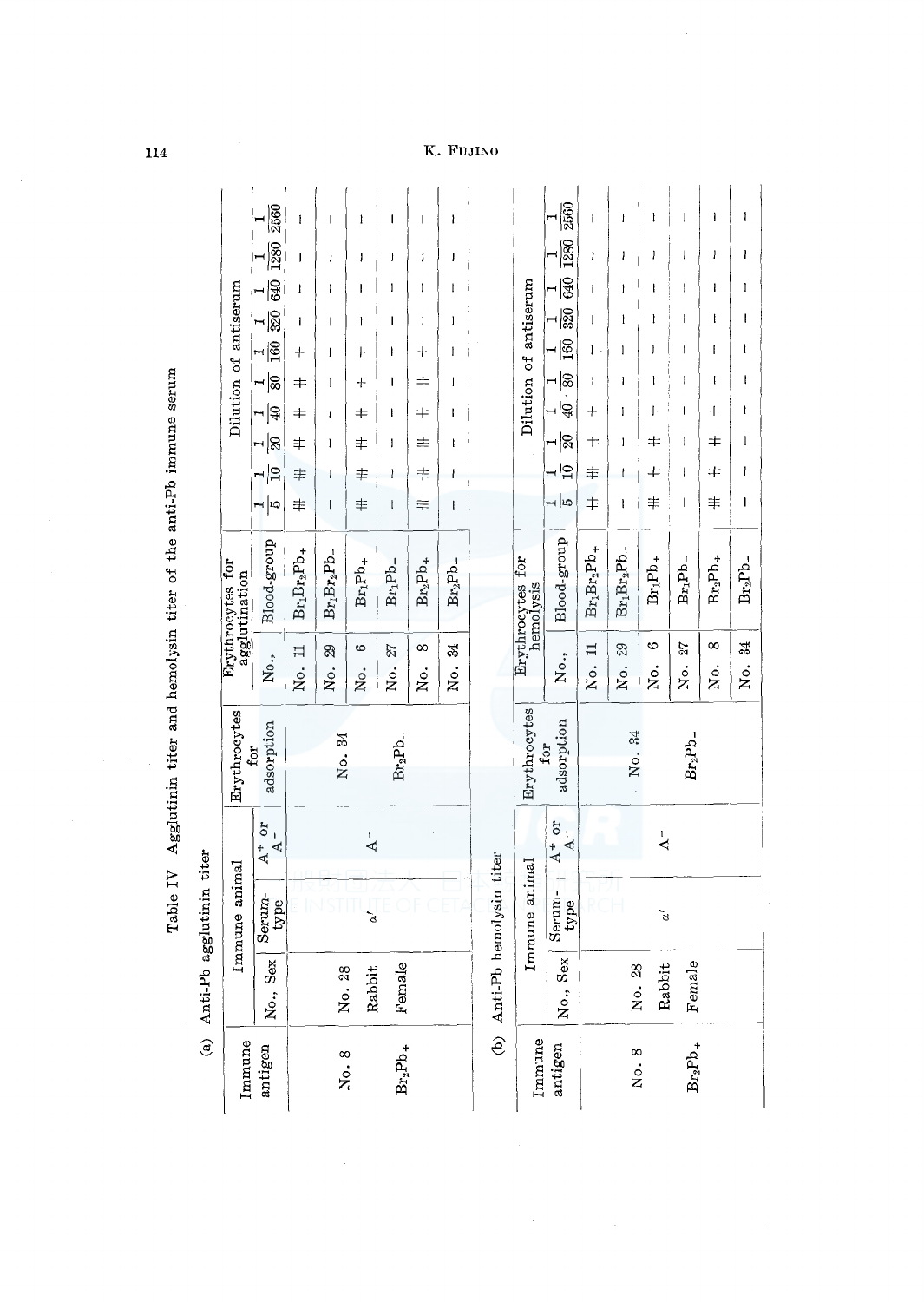On the Serological Constitution of the Sperm- and Baired beaked-Whales 115

in the rabbit sera by immunization with each type of the beaked whale erythrocytes, are shown in the Tables III and IV.

It will be admitted from these tables that the rabbit is a little more sensitive to  $Br_1$  than to  $Br_2$ , but the difference of the sensitivities is not so remarkable as in case of the two antigens of the sperm whale.

In case of the immunization by the antigens  $Br<sub>1</sub>$  and that by  $Br<sub>2</sub>$ fowls as immune animal fell into convulsions and gave up their breath. So the antisera of the fowls were not obtained. It seems to the author that the haired beaked whale erythrocytes are poisonous to the fowl.

As shown in the Table IV, titers of the anti-Pb antibodies are not so high.

### **3. Frequency of each type**

The frequencies of the blood groups which belong to the  $Pe_1Pe_2$ and Sp systems in the sperm whale and the  $Br_1Br_3$  and Pb systems in the beaked whale is shown in the Tables V and VI. As the sampling of these materials were not carried out systematically, it would be expected in the future work to discuss the problems on the whale resources and habits.

The relationship between the foetal blood group  $\mathbb{S}^3$  and its mother whale's one is shown in the Table VI. The blood group of the foetus was confirmed with not only the agglutination and hemolysis but also with the adsorption test of the antibodies by their erythrocytes.

The body length at the period of delivery of the beaked whale foetus has not been classified enough up to the present day. From these examples, however, it may be approved that the blood groups are already formed at the body length of 2.53 meters  $(8 \text{ ft. } 3 \text{ inch.})$  in male baired beaked whale and 2.61 metres (8 ft. 7 inch.) in female.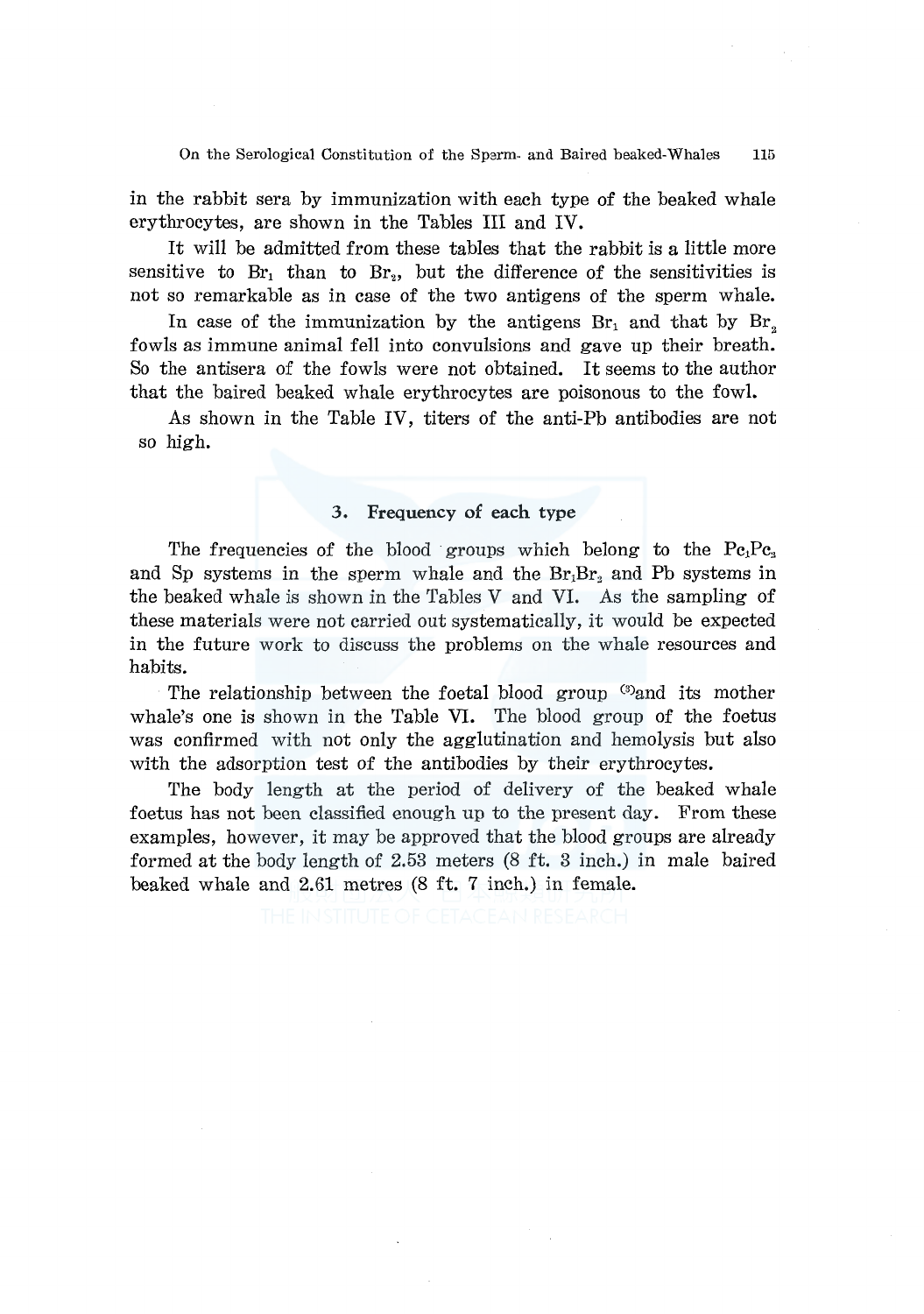| Table V                |          |                                       | Frequency of the blood groups of the sperm whale caught in the adjacent waters of Japan, 1953 |                 |                       |        |                 |              |        |                             |                 |               |
|------------------------|----------|---------------------------------------|-----------------------------------------------------------------------------------------------|-----------------|-----------------------|--------|-----------------|--------------|--------|-----------------------------|-----------------|---------------|
| dno.a8<br><b>Blood</b> |          | Pc <sub>1</sub> Pc <sub>2</sub> -type |                                                                                               |                 | Pc <sub>1</sub> -type |        |                 | $Pe_2$ -type |        |                             | Total           |               |
|                        | $S_{p+}$ | $S_{\rm p}$ -                         | ç,                                                                                            | $S_{\text{D+}}$ | $Sp-$                 | ę.     | $S_{\rm p_{+}}$ | Sp_          | ç.     | $\mathbf{s}_{\mathrm{p}_+}$ | $Sp_{-}$        | To.           |
| Male                   |          |                                       | œ                                                                                             |                 |                       |        | N               |              | ಣ      |                             | ٩               |               |
|                        | (20.0)   | (10.0)                                | (30.0)                                                                                        | (0.0)           | (40.0)                | (40.0) | (20.0)          | (10.0)       | (30.0) | (40.0)                      | (60.0)          | (100.0%       |
| Female                 | M        | 2                                     | ĉ                                                                                             |                 | M                     |        | 2               |              | ७      | ∞                           | $^{\circ}$      | $\frac{6}{1}$ |
|                        | (18.8)   | (12.5)                                | (31.3)                                                                                        | (18.8)          | (12.5)                | (31.3) | (12.5)          | (24.9)       | (37.4) | (50.0)                      | (50.0)          | (90.06)       |
| Total                  | ю        | S                                     | ∞                                                                                             | m               | ల                     |        |                 | ద            | ශ      | $\frac{2}{1}$               | $\overline{14}$ | 26            |
|                        | (19.3)   | (11.5)                                | (30.8)                                                                                        | (11.5)          | (23.1)                | (34.6) | (15.3)          | (19.3)       | (34.6) | (46.1)                      | (53.9)          | (100.0%       |
|                        |          |                                       |                                                                                               |                 |                       |        |                 |              |        |                             |                 |               |

Table VI Frequency of the blood groups of the baired beaked whale Table VI Frequency of the blood groups of the haired beaked whale (a) Catch off Ayukawa, Miyagi Prefecture in 1951. The classification of Pb system had not been performed yet. (a) Catch off Ayukawa, Miyagi Prefecture in 1951. The classification of Pb system had not been performed yet.

| Blood<br>Sgroup<br>Sex | $\rm Br_1Br_2$ type | $Br_1-type$ | Br <sub>2</sub> -type | Total       |
|------------------------|---------------------|-------------|-----------------------|-------------|
| Male                   | $\infty$            | ဢ           | $\mathcal{Q}$         |             |
|                        | (28.6)              | (42.8)      | $(28,6)$              | $(100.0\%)$ |
| Female                 |                     | 2           |                       | 4           |
|                        | (25.0)              | (50.0)      | (25.0)                | (100.0%)    |
| Total                  | œ,                  | L)          | $\infty$              | $\vec{r}$   |
|                        | (27.3)              | (45.4)      | (27.3)                | (100.0%)    |

 $116$ 

K. FUJINO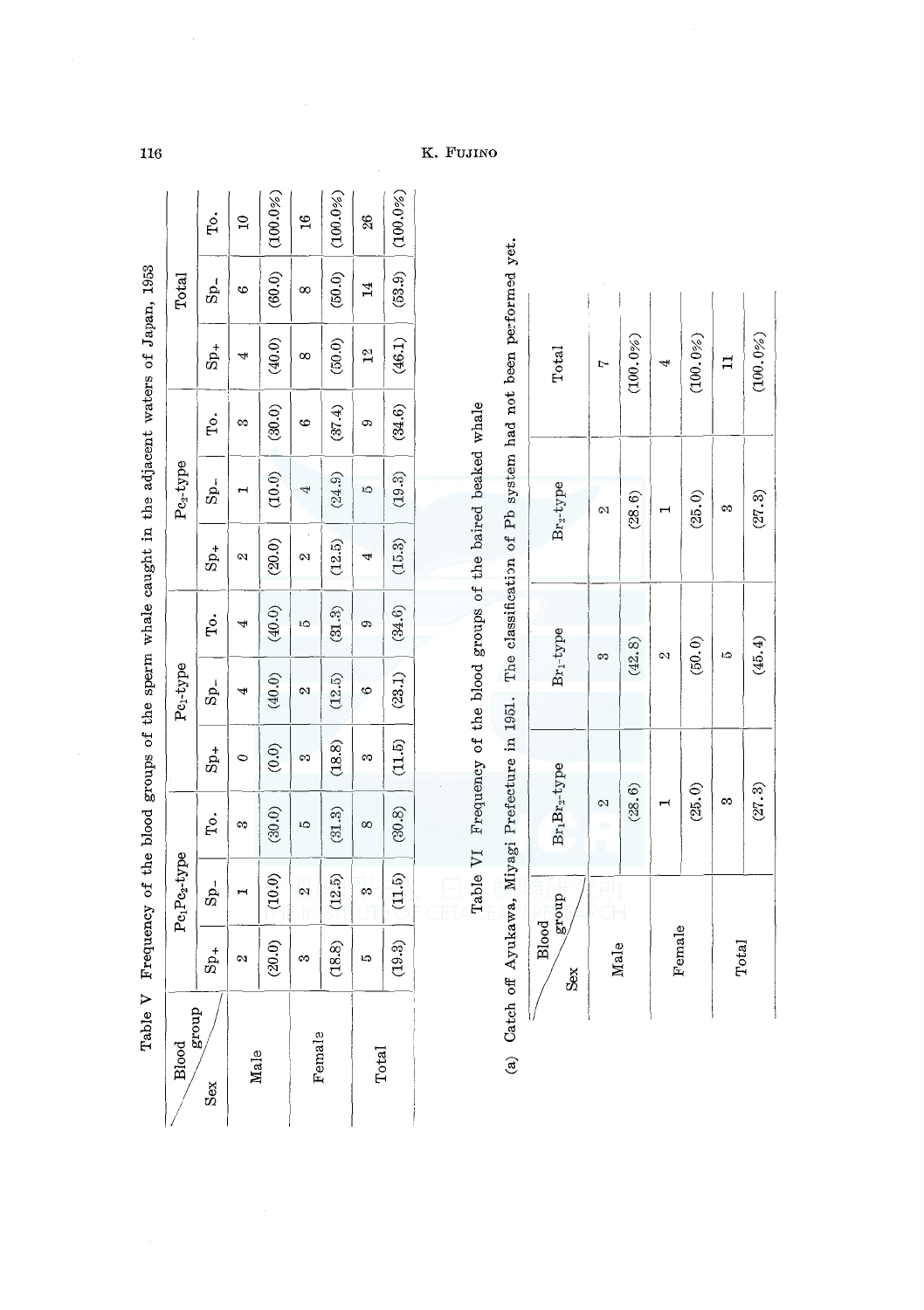|       | home was a see to the same was a seem to the world for |                            |                                       |                         |                   |                       |          |                |                          |                       |               |             |                |
|-------|--------------------------------------------------------|----------------------------|---------------------------------------|-------------------------|-------------------|-----------------------|----------|----------------|--------------------------|-----------------------|---------------|-------------|----------------|
|       | Blood                                                  |                            | Br <sub>1</sub> Br <sub>2</sub> -type |                         |                   | Br <sub>1</sub> -type |          |                | Br <sub>2</sub> -type    |                       |               | Total       |                |
| Sex   | group                                                  | $Pb_+$                     | Pb <sub>-</sub>                       | Tо.                     | $Pb_{+}$          | Pb <sub>-</sub>       | To.      | $Pb_+$         | Pb <sub>-</sub>          | Tо.                   | $Pb_+$        | $Pb$ .      | Ţо.            |
| Male  |                                                        |                            |                                       | Ø.                      | $\infty$          | 27                    | 29       | ī              | $\circ$                  | $\mathbf{\mathbf{r}}$ | 4             | 88          | 82             |
|       |                                                        | (3.1)                      | (3.1)                                 | $(\mathbf{6.2})$        | (6.2)             | (84.5)                | $(90.7)$ | (3.1)          | (0.0)                    | (3.1)                 | (12.5)        | (87.5)      | (100.0%        |
|       | Female                                                 | $\circ$                    | $\circ$                               | $\bullet$               | $\circ$           | Ļ.                    | Ņ        | $\circ$        | $\overline{\phantom{0}}$ | $\blacksquare$        | $\circ$       | $^{\infty}$ | 8              |
|       |                                                        | (0.0)                      | $(0.0)$                               | (0.0)                   | $(0.0)$           | (87.5)                | (87.5)   | (0.0)          | (12.5)                   | (12.5)                | $\widehat{6}$ | (100.0)     | (100.0%)       |
| Total |                                                        | $\blacksquare$             | $\mathbf{\mathbf{H}}$                 | $\overline{\mathbf{z}}$ | $\mathbf{\alpha}$ | 34                    | 36       | $\overline{ }$ | H                        | N                     | ₩             | 36          | $\mathfrak{B}$ |
|       |                                                        | (2.5)                      | $(2.5)$                               | (5.0)                   | $(5.0)$           | (85.0)                | (90.0)   | (2.5)          | (2.5)                    | (5.0)                 | (10.0)        | (90.0)      | (100.0%        |
|       |                                                        |                            |                                       |                         |                   |                       |          |                |                          |                       |               |             |                |
|       | (c) Blood groups of the foetus                         |                            |                                       |                         |                   |                       |          |                |                          |                       |               |             |                |
|       |                                                        |                            | Mother Whale                          |                         |                   |                       |          |                |                          | Foetus                |               |             |                |
| Хo.   |                                                        | Date, caught               |                                       | Body length in ft.      |                   | Blood group           |          |                | Body length in m.        |                       | Sex           |             | Blood groups   |
| Ļ     | July                                                   | 53                         |                                       | 22                      |                   | $Br_1Pb$ -            |          |                | 2.53                     |                       | male          | $Br_1Pb$ -  |                |
| 88    | Aug.                                                   | 53<br>$\ddot{\phantom{0}}$ |                                       | SS                      |                   | $Br_1Pb$ -            |          |                | 2.61                     |                       | female        | $Br_1Pb$ -  |                |

Table VI (cont.) Table VI (cont.)

(b) Catch off Avukawa, Mivagi Prefecture in 1953 (b) Catch off Ayukawa, Miyagi Prefecture in 1953

On the Serological Constitution of the Sperm- and Baired beaked-Whales

117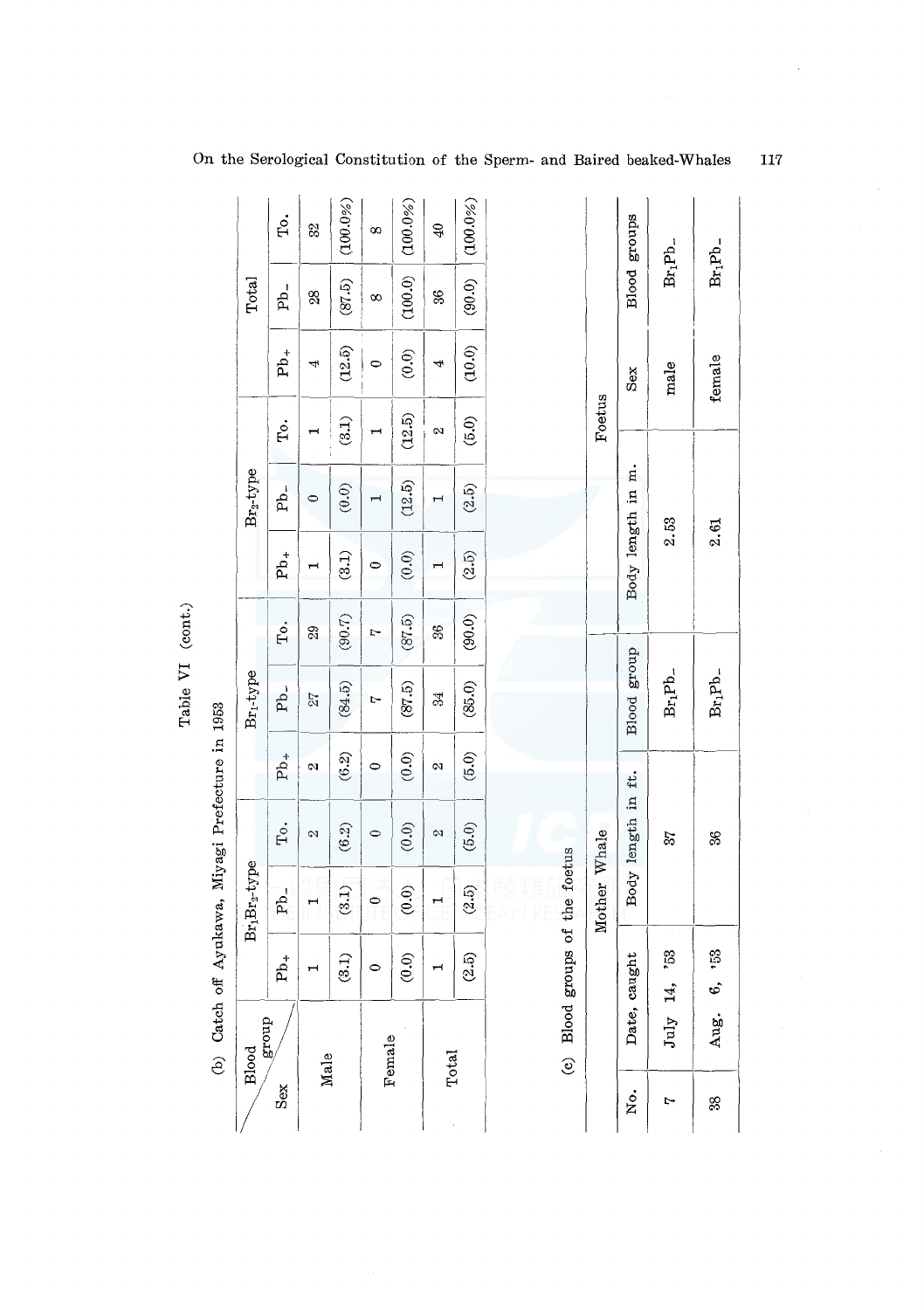## 118 K. FUJINO

# Anti-Sp Heterohemagglutinin proved in the sei-whale normal serum

Heterohemagglutinin against the Sp antigen was found in the serum of No. 91 northern type sei-whale  $(4)(42$  ft. long, male) having been caught in the northern Pacific Ocean, in 1953. The hemagglutination and adsorption tests by sperm whale erythrocytes are shown in the Tables VII and VIII. It may be admitted from this table that this agglutinin is completely adsorbed away by the Sp type cells in no connection with the  $Pe_1Pe_2$  system and is confirmed to be anti-Sp agglutinin. Its titer was about 8 or 16 times.

Table VII Agglutination of the anti-Sp agglutinin which was found in the No. 91 northern type sei-whale's serum against the each type of the sperm whale erythrocytes

|          | Sperm whale erythrocytes                                           | Dilution of the sei-whale serum |             |     |     |     |    |    |     |  |  |
|----------|--------------------------------------------------------------------|---------------------------------|-------------|-----|-----|-----|----|----|-----|--|--|
| No.      | Blood group                                                        |                                 | $2^{\circ}$ | 4   | 8   | 16  | 32 | 64 | 128 |  |  |
| 10<br>12 | $Pe1Pe2Sp+$<br>$'$ Pc <sub>1</sub> Pc <sub>2</sub> Sp <sub>-</sub> | ╫                               | ╫           | $+$ | $+$ | $+$ |    |    |     |  |  |
| 5<br>3   | $Pe1Sp+$<br>$Pc_1Sp_$                                              |                                 | 卌           | $+$ | ⊹   |     |    |    |     |  |  |
| 4<br>13  | $Pe2Sp+$<br>$Pe_2SPL$                                              |                                 | ╫           | $+$ | $+$ |     |    |    |     |  |  |

Table VIII Adsorption test of the anti-Sp agglutinin which was found in the No. 91 northern type sei-whale•s serum by the each type of the sperm whale erythrocytes

| Sperm whale                    | Sperm whale |                                           |   |   |            |   |    | Dilution of the sei whale serum |
|--------------------------------|-------------|-------------------------------------------|---|---|------------|---|----|---------------------------------|
| erythrocytes for<br>adsorption |             | erythrocytes for<br>agglutination         |   | 2 | 4          | 8 | 16 | 32                              |
|                                | 10          | $Pe_1Pe_2Sp_+$                            | ╫ | ₩ | ╫          | ┿ | ┿  |                                 |
| No. 12                         |             | $12 \text{ Pe}_1 \text{Pe}_2 \text{Sp}_-$ |   |   |            |   |    |                                 |
|                                | 5           | $Pe1Sp+$                                  | ╫ | ╫ | $\ddagger$ | ┿ |    |                                 |
|                                | 3           | $Pe1Sp-$                                  |   |   |            |   |    |                                 |
| $Pe1Pe2Sp-$                    | 4           | $Pe2Sp+$                                  | ╫ | ╫ | $+$        | ┿ |    |                                 |
|                                | 13          | $Pe2Sp-$                                  |   |   |            |   |    |                                 |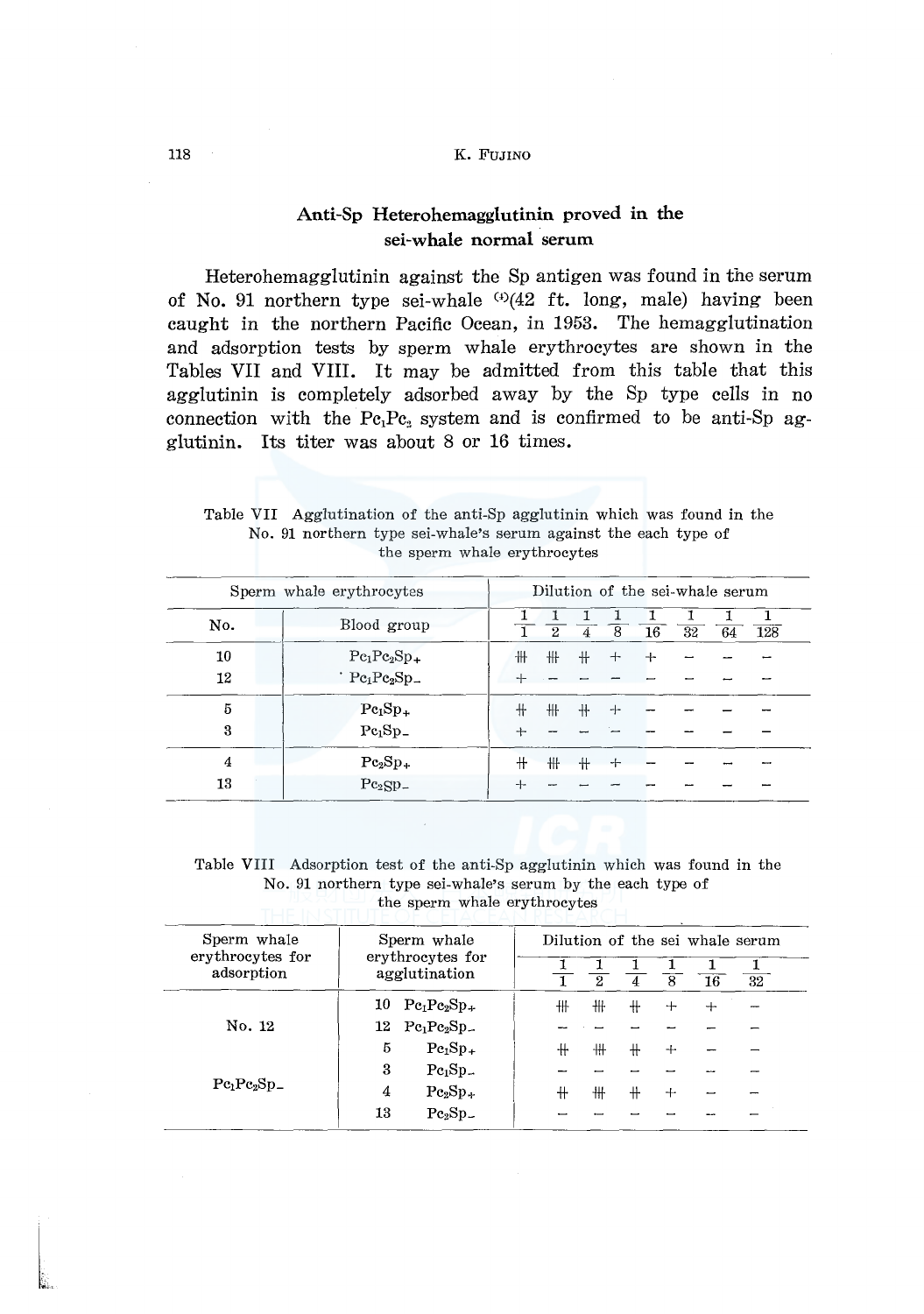| Sperm whale<br>erythrocytes for |       |                  | Sperm whale<br>erythrocytes for           |  |                     |                          |                          |                     |                          | Dilution of the sei whale serum |  |
|---------------------------------|-------|------------------|-------------------------------------------|--|---------------------|--------------------------|--------------------------|---------------------|--------------------------|---------------------------------|--|
| adsorption                      |       |                  | agglutination                             |  | ī<br>$\overline{1}$ | ī<br>$\overline{2}$      | ī<br>$\overline{4}$      | 1<br>$\overline{8}$ | 1<br>$\overline{16}$     | 1<br>$\overline{32}$            |  |
|                                 |       | 10               | $Pc_1Pc_2Sp_+$                            |  | ₩                   | $\#$                     | $+$                      | $^{+}$              | $+$                      | —                               |  |
| No. 3                           |       | 12               | $Pe_1Pe_2Sp$ .                            |  | —                   | $\overline{\phantom{0}}$ | $\overline{\phantom{0}}$ |                     |                          |                                 |  |
|                                 |       | 5                | $Pe1Sp+$                                  |  | #                   | ₩                        | $+$                      | $+$                 |                          |                                 |  |
|                                 |       | $\bf 3$          | $Pe1Sp-$                                  |  |                     | -                        | $\overline{\phantom{0}}$ |                     |                          |                                 |  |
| Pe <sub>1</sub> Sp              |       | 4                | $Pe_2Sp_+$                                |  | $\pm$               | ₩                        | $+$                      | $\div$              | --                       |                                 |  |
|                                 |       | 13               | $Pe2Sp-$                                  |  |                     | $\overline{\phantom{0}}$ | $\overline{\phantom{0}}$ | —                   | $\overline{\phantom{0}}$ |                                 |  |
|                                 |       | 10               | $Pe_1Pe_2Sp_+$                            |  | ₩                   | ₩                        | $+$                      | $+$                 | $+$                      |                                 |  |
| No. 13                          |       | 12               | $Pe_1Pe_2Sp_-$                            |  | -                   | $\overline{\phantom{0}}$ | <u></u>                  |                     | -                        |                                 |  |
|                                 |       | $\overline{5}$   | $Pe_1Sp_+$                                |  | $\!+\!$             | ₩                        | $+$                      | +                   | -                        |                                 |  |
|                                 |       | $\,3$            | $Pe1Sp-$                                  |  |                     | $\overline{\phantom{0}}$ | —                        |                     |                          |                                 |  |
| $Pe2Sp$ <sub>-</sub>            |       | $\overline{4}$   | $Pe_2Sp_+$                                |  | $\!+\!$             | $\ddagger\ddagger$       | ╫                        | ┿                   |                          |                                 |  |
|                                 |       | 13               | $Pe_2Sp_-$                                |  | −                   | -                        | -                        |                     | -                        |                                 |  |
|                                 |       | 10               | $Pe_1Pe_2Sp_+$                            |  |                     | $\overline{\phantom{0}}$ |                          |                     | —                        | ▃                               |  |
| No. 10                          |       | 12               | $\mathrm{Pe}_1\mathrm{Pe}_2\mathrm{Sp}_-$ |  |                     |                          |                          |                     |                          |                                 |  |
|                                 |       | 5                | $Pe_1Sp_+$                                |  |                     |                          |                          |                     |                          |                                 |  |
|                                 |       | $\overline{3}$   | $Pe1Sp-$                                  |  |                     |                          |                          |                     |                          |                                 |  |
| $Pe_1Pe_2Sp_+$                  |       | $\overline{4}$   | $Pe2Sp+$                                  |  |                     |                          |                          |                     |                          |                                 |  |
|                                 |       | 13               | $Pe2Sp-$                                  |  |                     |                          |                          |                     |                          | -                               |  |
|                                 |       | 10               | $Pe_1Pe_2Sp_+$                            |  |                     |                          |                          |                     | -                        | -                               |  |
| No.<br>$\overline{5}$           |       | 12               | $Pe_1Pe_2Sp_-$                            |  |                     | T                        |                          |                     |                          |                                 |  |
|                                 |       | $\boldsymbol{5}$ | $Pe_1Sp_+$                                |  |                     |                          |                          |                     |                          |                                 |  |
|                                 |       | $\!3$            | $Pe1Sp-$                                  |  |                     |                          |                          |                     |                          |                                 |  |
| $Pe1Sp+$                        |       | $\bf 4$          | $Pe_2Sp_+$                                |  |                     |                          |                          |                     |                          |                                 |  |
|                                 |       | 13               | $Pe2Sp-$                                  |  |                     |                          |                          |                     | —                        |                                 |  |
|                                 |       | 10               | $Pe_1Pe_2Sp_+$                            |  | --                  | $\overline{\phantom{0}}$ |                          |                     | ⊶                        |                                 |  |
| No. 4                           |       | 12               | $Pe_1Pe_2Sp$ <sub>-</sub>                 |  |                     |                          |                          |                     |                          |                                 |  |
|                                 |       | $\overline{5}$   | $Pe1Sp+$                                  |  |                     |                          |                          |                     | -                        |                                 |  |
|                                 | HE II | $\boldsymbol{3}$ | $Pe1Sp-$                                  |  |                     |                          |                          |                     |                          |                                 |  |
| $Pe_2Sp_+$                      |       | $\overline{4}$   | $Pe_2Sp_+$                                |  |                     |                          |                          |                     |                          |                                 |  |
|                                 |       | 13               | $Pe2Sp-$                                  |  |                     |                          |                          |                     |                          |                                 |  |

Table VIII (cont.)

# **Conclusion**

1. (a) The existence of the two kinds of antigens and one antigen, which were found independently each other in the sperm whale erythrocytes, was affirmed positively by the immune antibodies obtained by